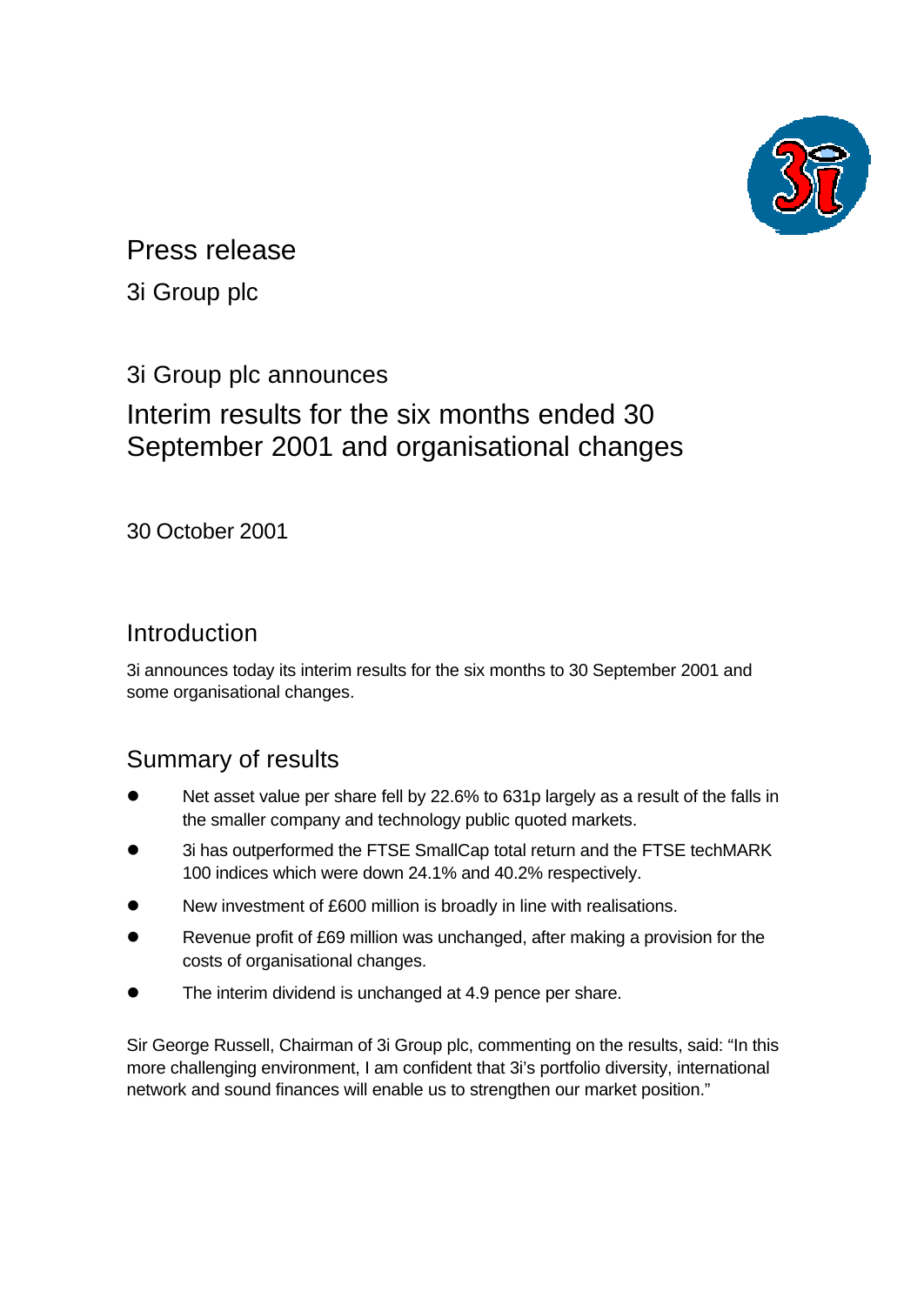## Operating Review

3i has continued to develop its business in line with its objective to be the leading international venture capital company with a strong position in all the major venture capital markets.

Over the six months to 30 September, 3i has completed its network in Europe, opened an office in Hong Kong and continued to grow its business in the United States.

3i's strategic priorities are developing the strength of its network, ensuring that it has a balanced business between early and later stage investment and having the resources to support its portfolio companies.

The value of the international network continues to grow as knowledge, experience and contacts are increasingly shared across the business. Industry sector and product teams have continued to develop across the Group. This adds value to the investment process and to portfolio companies.

These developments are now being supported by some organisational changes. Rod Perry, Director, will take on responsibility for technology investment across the business, co-ordinating the market approach and delivering best practice in all sectors. Jonathan Russell will take on a similar responsibility for the larger management buy-out business. Martin Gagen, Director of the US business, will also take on responsibility for activities in Asia Pacific.

The 3i business model which combines our local knowledge with sector expertise has continued to strengthen and a more focussed approach to the management of the portfolio has been developed. These approaches require a minimum level of resourcing that is not feasible in some of the smaller locations and seven offices in the UK and continental Europe will be closed. 3i will then have 36 offices operating in 16 countries.

In the current uncertain conditions, it is prudent to maintain a strong balance sheet. Investment is likely to remain at about the current level for the next year. As a result of this and very low staff turnover, fewer people are needed to meet expected levels of investment. Following a wide ranging review of our staffing needs, 3i is announcing today a reduction in staffing of 185 people, representing about 17% of its staff.

## Financial review

Net asset value fell by 22.6% during the period. This represents an outperformance of the FTSE SmallCap total return and FTSE techMARK 100 indices, which were down 24.1% and 40.2% respectively.

Almost all of the fall in net asset value is due to an unrealised reduction in the valuation of the portfolio. Revenue profit after tax was maintained at the same level as the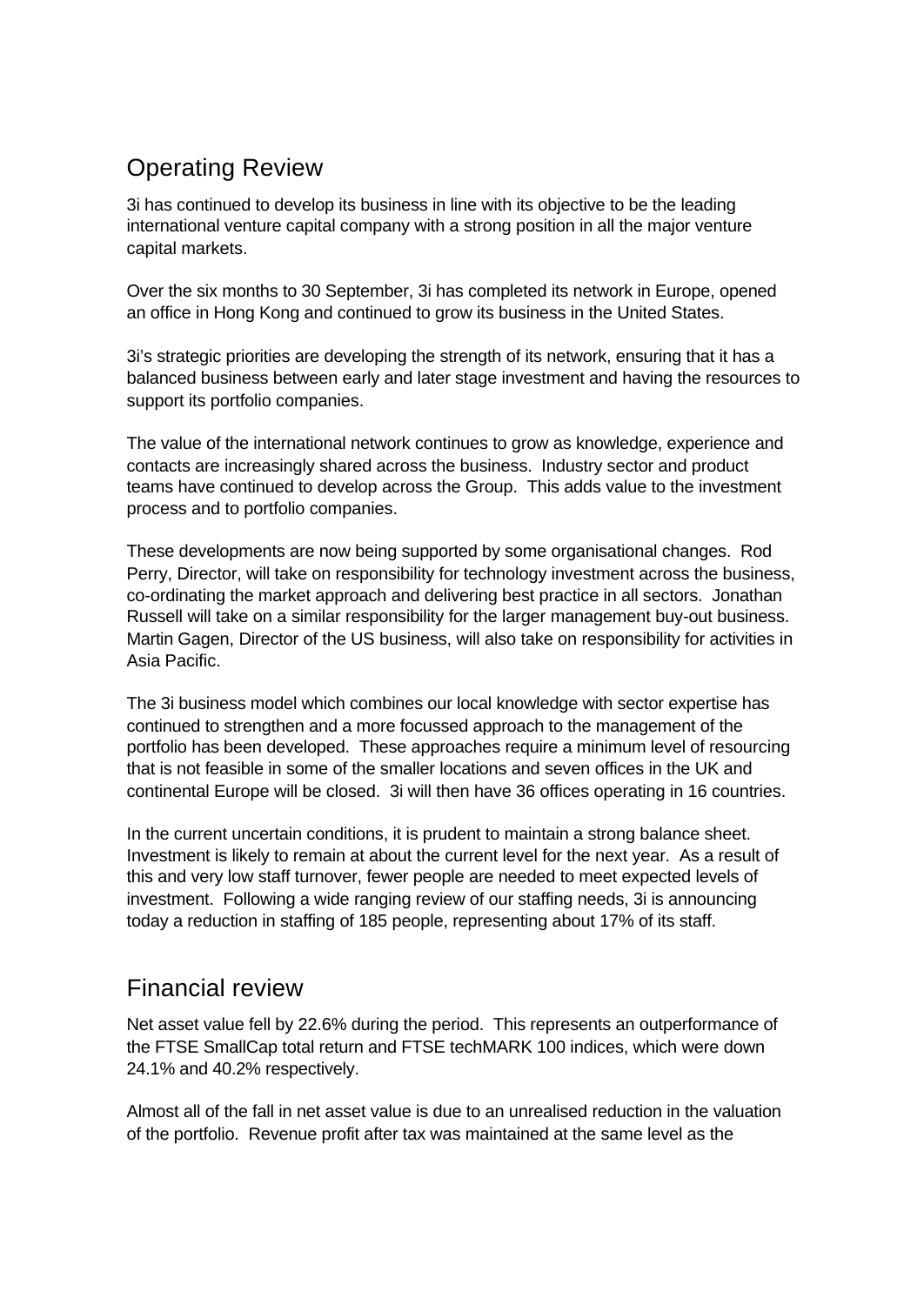same period last year at £69m after making a provision for the costs of organisational changes. 3i has, despite a falling stock market, continued to realise equity investments at above their valuation at 31 March 2001.

Most of the fall in the valuation of the portfolio results directly from the falls in smaller company and technology stock markets, much of which occurred in September. This has reduced the valuation of 3i's quoted portfolio and also the valuation of the unquoted portfolio as the average price earnings ratio used in earnings based valuations has fallen from 9.7 at 31 March to 7.9 at 30 September. This is the lowest average price earnings ratio used by 3i to value its portfolio at any time since its flotation in 1994 when the average price earnings ratio was 14.0. In addition, there has been an increase in provisions, largely resulting from increased early stage investment over the last two years and more difficult economic conditions.

New investment has been reduced from last year, broadly in line with realisations. Overall, realisations proceeds exceeded investment by £115m. As a result of the acquisition of Atle, a leading Swedish venture capital investor for £330m, there was a net cash outflow of £220m in the period. The balance sheet remains strong.

## Summary

The results for the six months to September are an outperformance of the FTSE SmallCap and the FTSE techMARK 100 indices. The fall in net asset value results largely from the falls in smaller company and technology stock markets and, to a lesser extent, from an increase in provisions. The majority of the portfolio continues to perform satisfactorily.

Brian Larcombe added "Our longer term view of the venture and management buy-out markets remains very positive. There is uncertainty about the industry outlook in the short term, but on a medium term view, we expect that the market will return to its growth path.

The Group continues to strengthen the working of its international network. The changes announced today will reinforce our capabilities in industry sectors and products and support the development of the network. The balance sheet is strong which enables 3i to take advantage of good investment opportunities in the markets in which it operates."

- ends -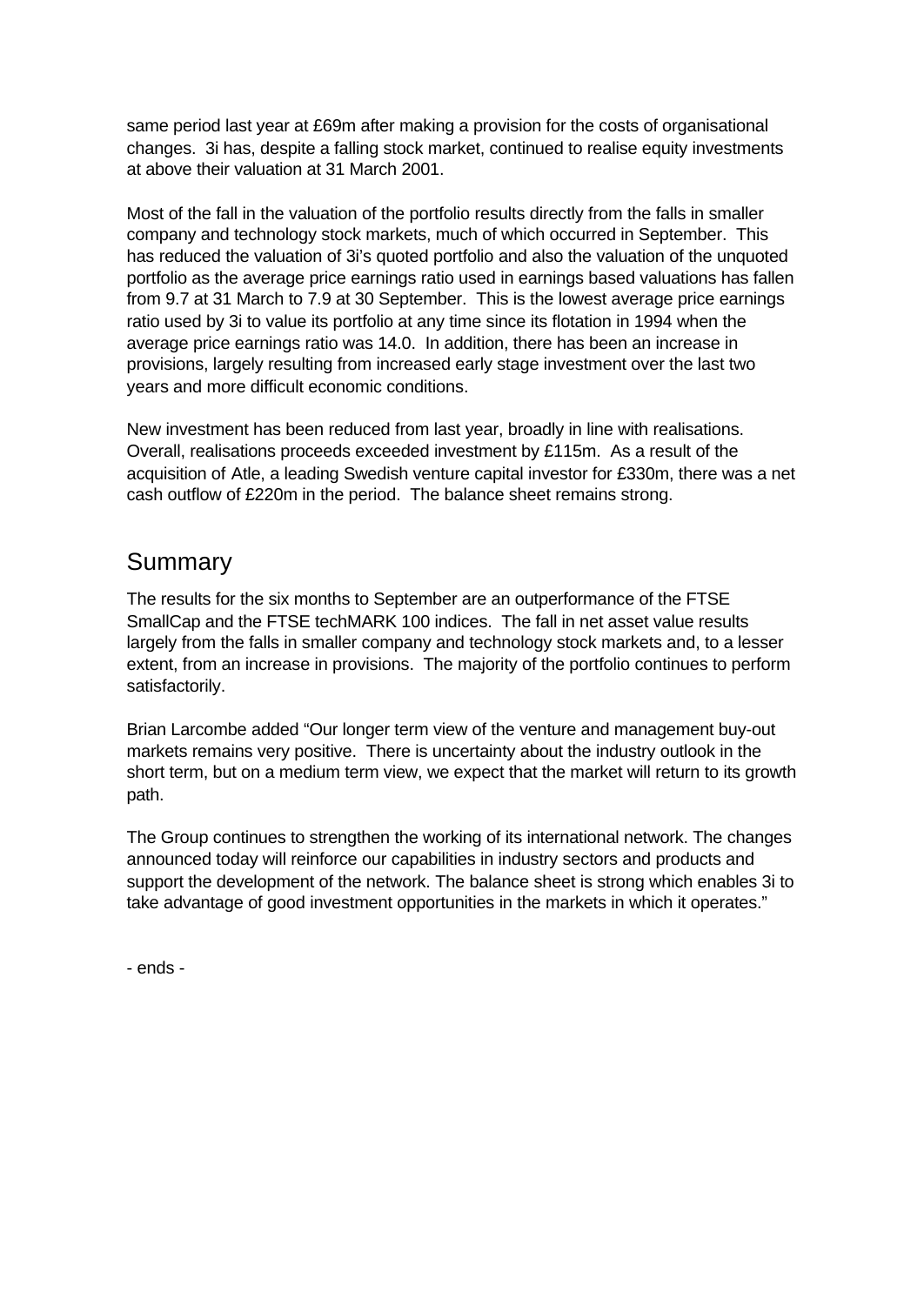For further information, please contact:

| Brian Larcombe, Chief Executive<br>3i Group plc                | Tel: | 020 7975 3386 |
|----------------------------------------------------------------|------|---------------|
| Michael Queen, Finance Director<br>3i Group plc                | Tel: | 020 7975 3400 |
| Liz Hewitt, Director Corporate Affairs<br>3i plc               | Tel: | 020 7975 3283 |
| Issued by:<br><b>Philip Gawith</b><br>The Maitland Consultancy | Tel: | 020 7379 5151 |

## Notes to Editors

3i brings capital, knowledge and connections to the creation and development of businesses around the world. It invests in a wide range of opportunities from start-ups to buy-outs and buy-ins, focusing on businesses with high growth potential and strong management. 3i invests in businesses across three continents through local investment teams in Europe, Asia Pacific and the USA.

The Interim Results press release, the presentation and speeches given by Brian Larcombe, Chief Executive and Michael Queen, Finance Director, announcing the Interim Results will be published from 10:30: 30 October 2001 on 3i's website: www.3i.com/investor.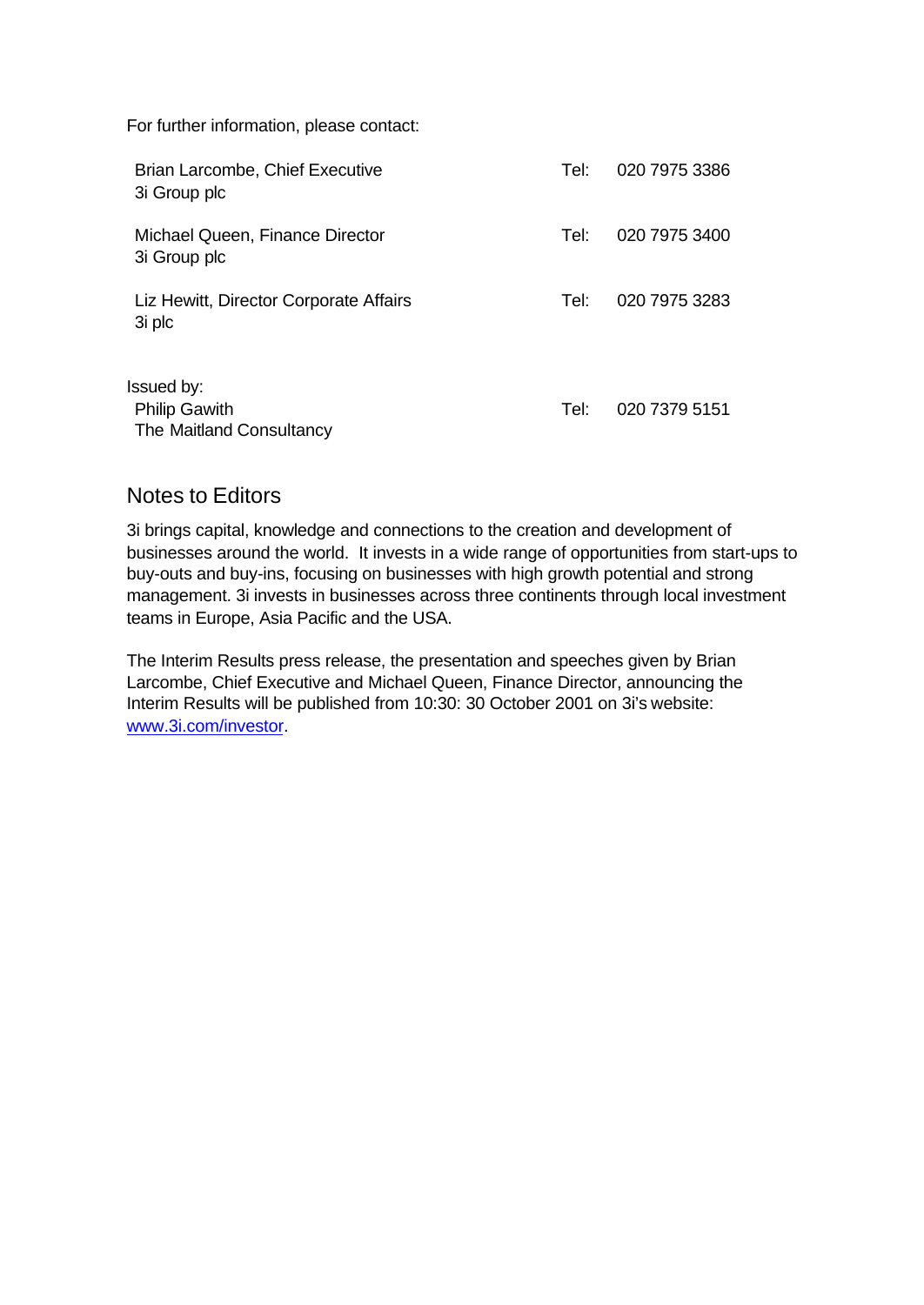## Chairman's statement

Over the last year, most major economies have been slowing down and this trend has accelerated in recent months. The steep fall in the quoted smaller company and technology markets has particularly affected 3i's return for the six months. The Directors have announced an unchanged interim dividend of 4.9p.

In this more challenging environment, 3i's portfolio diversity, international network and financial strength are particularly important. We are committing significant resources to managing our investments and assisting our portfolio companies, as well as taking advantage of good investment opportunities at lower price levels.

We are continuing to strengthen our competitive position and the development of our teams with specialist skills across our international network. We are closing seven smaller offices so that all our offices will have the critical mass needed to be part of our international network. This change, together with further steps to reduce our staffing levels, enables 3i to match opportunities and resourcing in the short term while building a strong platform from which to move forward.

I will be retiring from 3i at the end of December after nearly 10 years. 3i has changed enormously during my involvement, from a primarily UK business to an international venture capital company while retaining the same strong core values. My time at 3i has been challenging, interesting and exciting; sometimes all three at once.

I have thoroughly enjoyed working with the people at 3i and being part of this great company. Sarah Hogg who succeeds me as Chairman on 1 January 2002, has been a Director of 3i since 1997 and has already made a valuable contribution to the Board. I am proud of the growth 3i has achieved and its long term financial performance and I have every confidence that this will continue under its new Chairman.

Sir George Russell Chairman 29 October 2001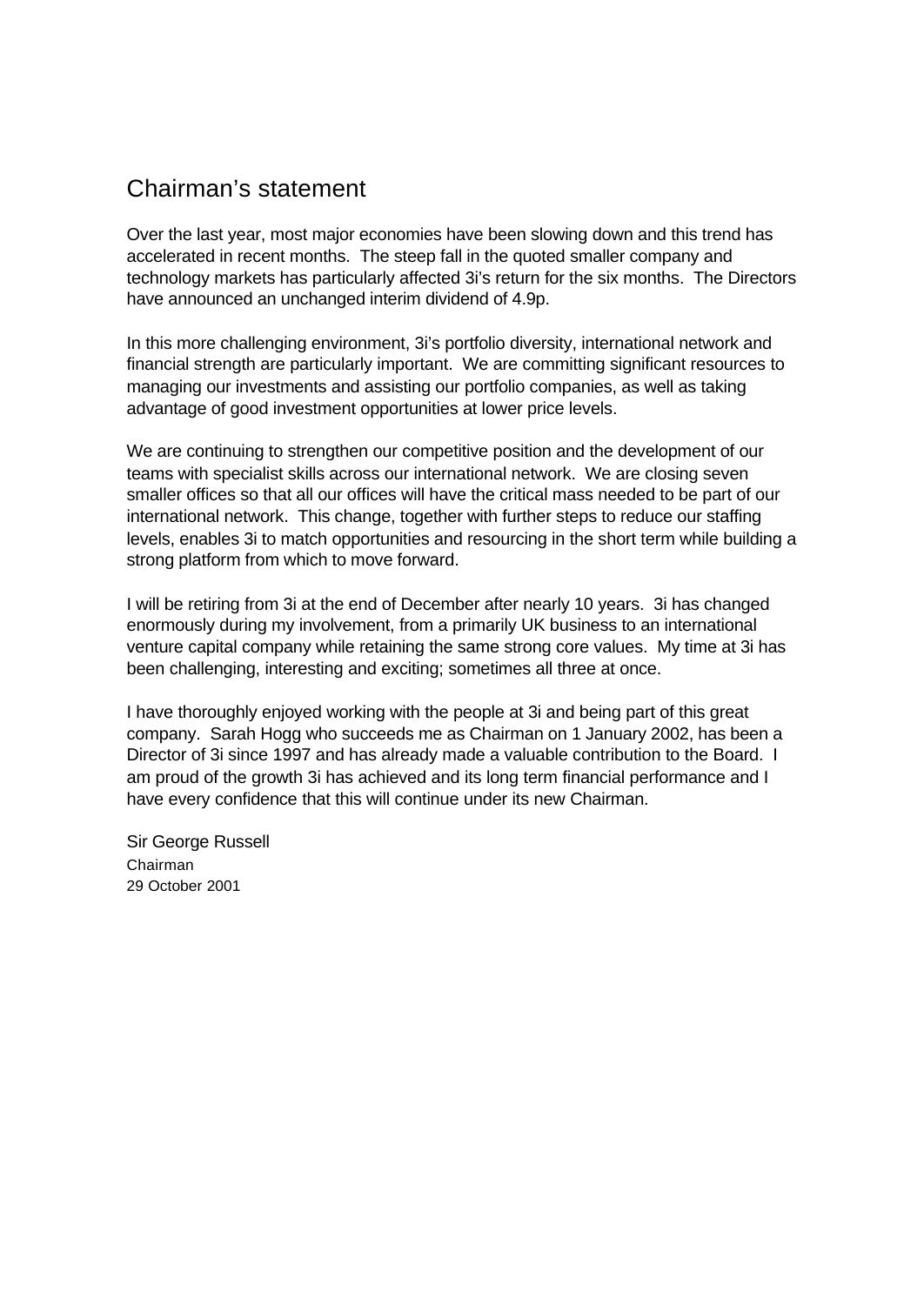## Operating and financial review

A general slowdown in economies, particularly difficult conditions in some technology sectors and weak public stock markets for smaller companies have all made an impact on returns in this period.

Net asset value has fallen by 22.6%, an outperformance of the FTSE SmallCap (-24.1%) and the FTSE techMARK 100 (-40.2%).

Most of this fall results directly from the decline in smaller company and technology stock markets, much of which happened in September. Our portfolio has generally performed satisfactorily and, for that part of the portfolio which is valued on an earnings basis, there has been a small increase in overall earnings. This has not resulted in higher valuations as these assets are valued by reference to price earnings multiples based on the smaller company quoted markets which are now at the lowest point for many years.

Over the last two years, we have invested significantly in early stage companies where both the potential rewards and the risks of failure are high. It has always been the case that many of the weaker companies will fail before the winners come through and, as a result, provisions have increased.

The short term outlook for business confidence remains weak, but when it recovers, the strongest performing businesses will be those operating in high growth markets. The venture capital industry saw a very high level of activity last year, but this has fallen sharply since the summer. There are still substantial funds available for investment in the management buy-out market although there are now signs that the pricing of transactions is beginning to fall. In the technology markets many of the new entrants have either retreated or have left the market entirely. This has also led to better pricing and has enabled 3i to maintain its leading market position.

In the six months to 30 September 2001, we invested at a lower level. We have also seen lower levels of realisations as a result of the subdued mergers and acquisitions market and stock markets being virtually closed to new issues.

Our strategy is unchanged. We continue to invest in a broad range of businesses which have high growth potential, using our network to add value to our investment process and to our portfolio. This strategy produces a portfolio which is well balanced by sector, maturity of company and geography. This is not the first time we have experienced difficult conditions and we will continue to invest through the cycle. Venture capital is a long term business.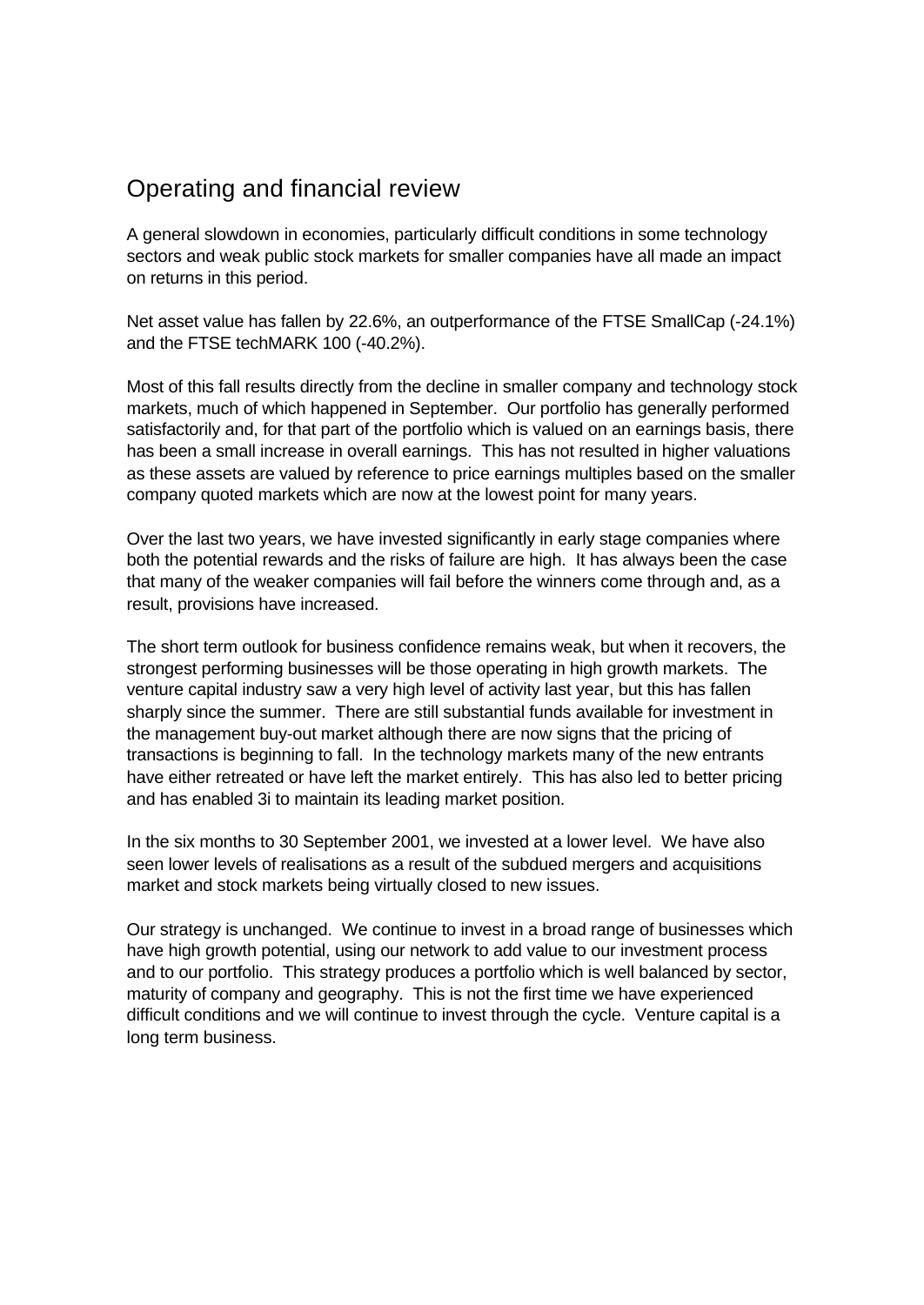The 3i business model of combining our local knowledge with sector expertise has continued to strengthen. Our increasing focus on specific sectors, such as healthcare and oil and gas, has led to the further development of specialist teams within the network. We have also developed a more focused approach to the management of the portfolio.

These approaches require a minimum level of resourcing that is not feasible in some of our smaller locations and seven offices in Europe will be closed. We will then have 36 offices operating in 16 countries.

Our longer term view of the venture and management buy-out markets remains very positive. There is uncertainty about the industry outlook in the short term, but on a medium term view, we expect that the market will return to its growth path.

Despite this, the slowdown in activity means that our current staffing levels are too high and we have announced 185 job losses.

With the acquisition of Atle in Sweden in April 2001 and the opening of an office in Copenhagen, we have now completed our European network. We have also opened an office in Hong Kong.

This international network is unique in the venture capital industry and provides great benefits to us and our portfolio companies. Its value continues to grow as we share knowledge, experience and contacts across the business. Industry sector and product teams have continued to develop across the Group. This adds value to our investment process and to our portfolio companies. These developments are now being supported by some organisational changes. Rod Perry, Director, will take on responsibility for our technology investment across the business, co-ordinating our market approach and delivering best practice in all sectors. Jonathan Russell will take on a similar responsibility for our larger management buy-out business. Martin Gagen, Director of our US business, will also take on responsibility for our Asia Pacific business.

## Financial review

## Total return

Total return for the six months to 30 September 2001 was £(1,097) million, which represents a reduction of 22.1% on shareholders' funds at 31 March 2001. This result is due almost entirely to a fall in the valuation of the portfolio. Most of this fall results directly from the decline in smaller company and technology stock markets, much of which occurred in September. Our portfolio has generally performed satisfactorily but there has been an increase in provisions for companies which may fail, largely resulting from increased technology investment over the last two years.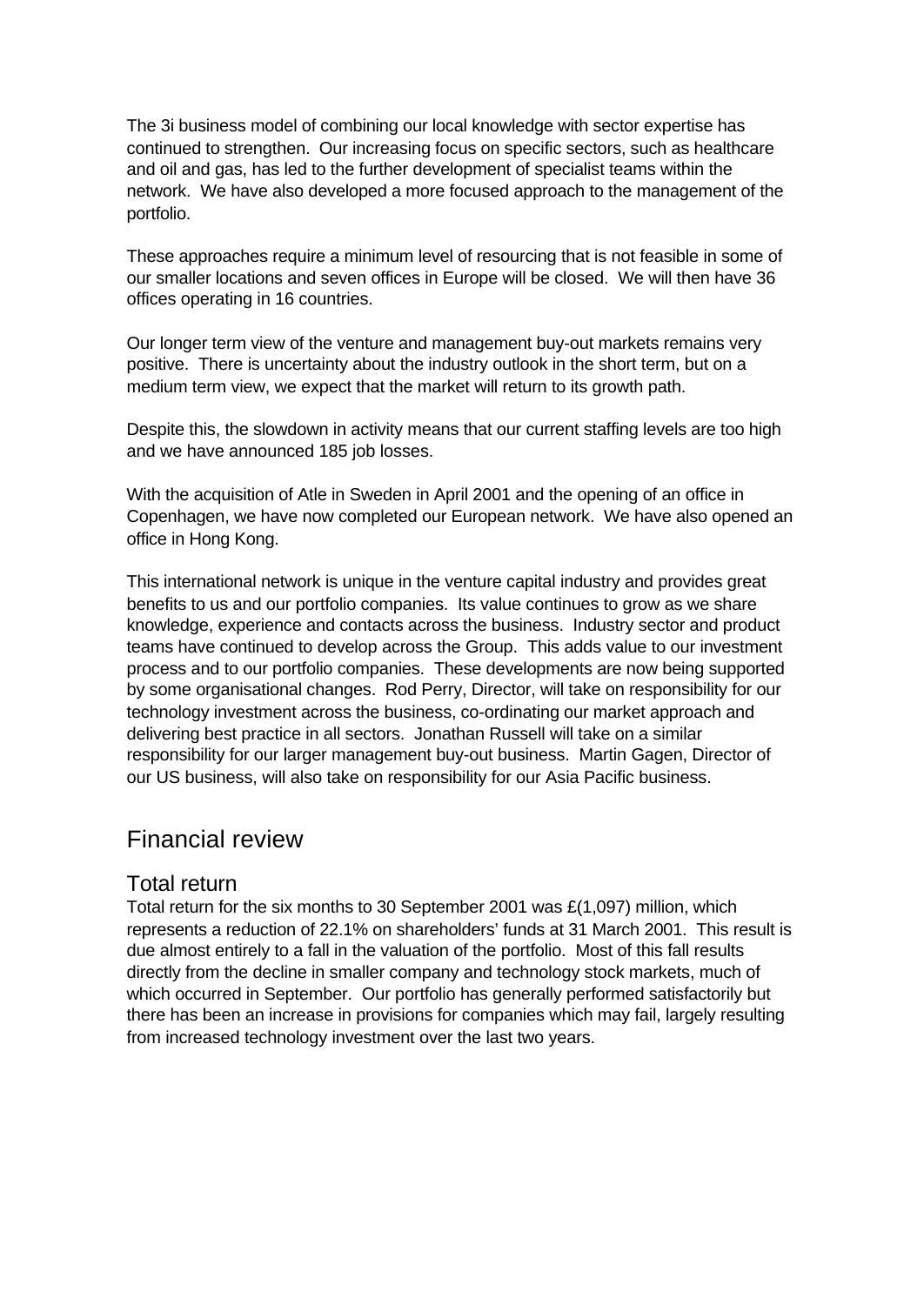Our European business accounted for almost all the total return, with small negative returns in our developing businesses in the US and Asia Pacific.

Technology investments accounted for £(715) million of the total return, mainly because of a reduction in the valuation of quoted investments as well as an increase in provisions for companies which may fail. Over the past year technology companies, particularly those in the software and telecommunications sectors, have suffered a sharp contraction in demand which has resulted in significant over capacity. Non technology investments have also seen more difficult trading conditions but their total return of £(308) million is largely due to falls in price earnings ratios used to value these companies.

### Revenue profit

Revenue profit before tax was £71 million, the same as in the period to September 2000. Underlying dividend income was lower than last year because of increased investment in lower income yielding assets. Dividend income of £77 million includes £31 million of dividends received on the sale or restructuring of investments (September 2000: £20 million). Fee income was £32 million which is £3 million lower than September 2000.

Administrative expenses amounted to £86 million compared with £78 million last year. The current period includes £3 million of operating expenses in respect of Atle which was acquired in the period. Expenses allocated to the capital reserve have decreased from £26 million to £23 million.

In addition, a provision of £18 million has been made for organisational changes and staff reductions. Of this, £9 million has been charged to the revenue account and £9 million to capital reserve.

## Realised capital profits

Corporate mergers and acquisitions markets have been much weaker throughout the period and there has been a lower level of sales to trade buyers and far fewer Initial Public Offerings ("IPO") than in recent years.

Overall there was a net realised loss of £5 million on all investments realised compared with their valuation at 31 March 2001, (September 2000: £302 million profit), although a profit of £8 million was made on the sale of equity investments.

Proceeds from the sale of investments quoted at March 2001 amounted to £388 million and a further £14 million was received on the IPO of three companies during the period.

The sale of unquoted companies has resulted in equity proceeds of £123 million (2000: £251 million) and there were repayments of loans and preference shares of £87 million (2000: £168 million).

Overall 13% of the value of the equity portfolio at March 2001 has been realised. We have, despite a falling stock market, continued to realise equity investments at amounts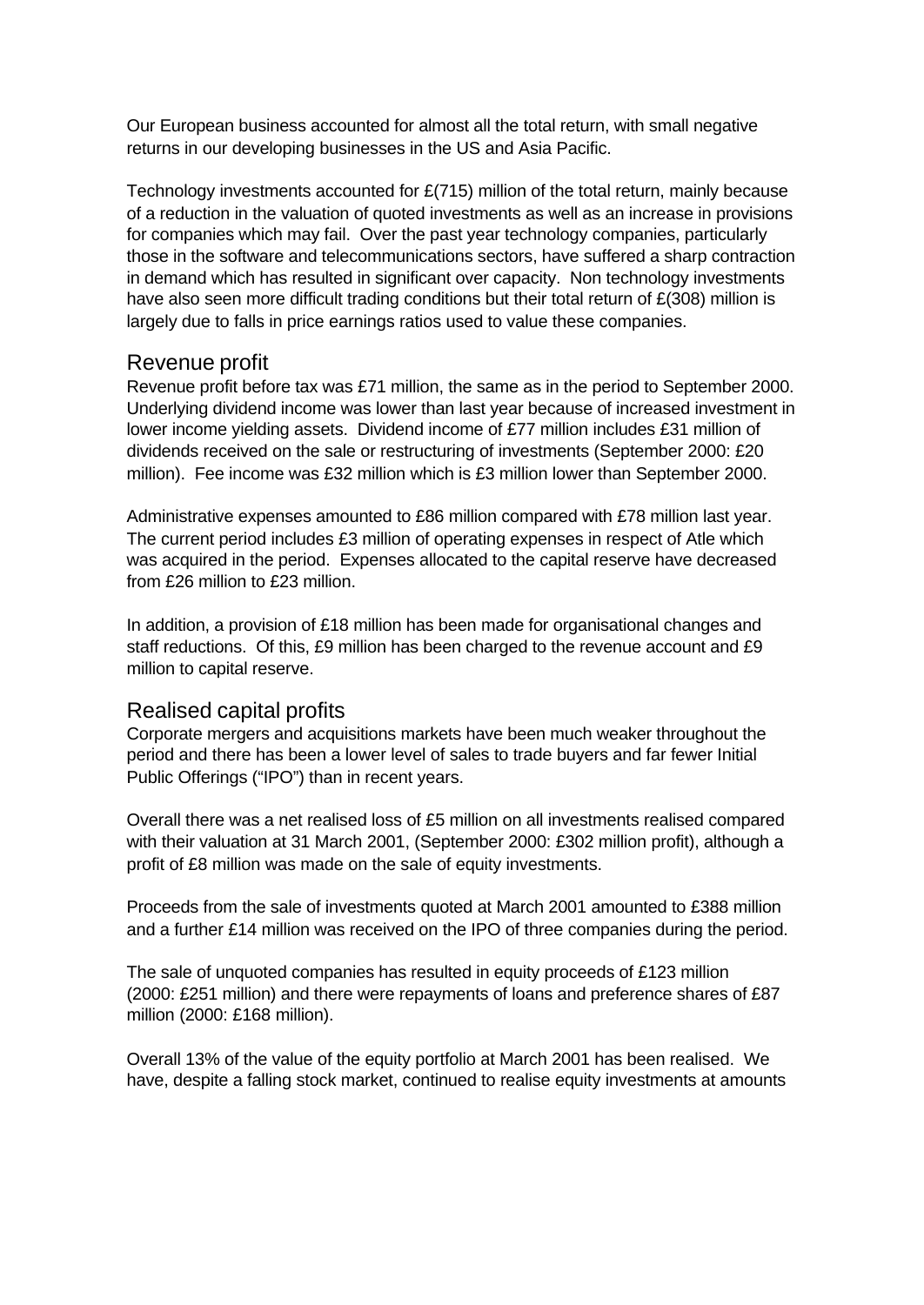over their valuation at 31 March 2001, with the average uplift on the sale of equity investments amounting to 2% (September 2000: 79%).

### Unrealised value movement

There has been a net reduction of £1,060 million in the valuation of the portfolio. The main driver has been the impact of falling stock markets, which led to a reduction in value of £430 million in quoted investments held throughout the period.

In addition, the fall in smaller company stock markets has resulted in a reduction in the average price earnings ratio used for earnings based valuations of the unquoted portfolio from 9.7 at 31 March to 7.9 at 30 September. This is the lowest average price earnings ratio used to value the portfolio at any time since 3i's flotation in 1994 when the average price earnings ratio was 14. The impact of this fall in price earnings ratios is to reduce the value of the portfolio by £314 million.

There has also been a reduction in valuation of £252 million in respect of those companies that we consider may fail, compared with a reduction of £144 million last period. Investee companies' earnings used as a basis of valuation at both 31 March and 30 September 2001 have increased on average by 5%.

#### Investment

Total investment in the period amounted to £600 million (£498 million from 3i and £102 million from co-investment funds), 33% lower than investment to September 2000. Approximately 50% of investment has been in technology companies with 58% of this invested in existing portfolio companies.

Of total investment, 45% was in the UK, where £273 million was invested (September 2000: £496 million). In continental Europe £246 million was invested compared with £367 million last year. There has been growth in investment in the US, up to £72 million from £29 million in the period to September 2000.

### Goodwill

Outstanding goodwill arising on acquisitions of technology venture capital businesses made in previous years has been amortised in full in this period rather than, as previously, over a five year term. This has resulted in a charge of £74 million (£72 million to capital reserve and £2 million to the revenue account) instead of £9 million, based on a five year amortisation period. Full amortisation of goodwill is considered appropriate as market conditions facing technology companies have become tougher. The businesses acquired are no longer trading as separate entities and have been successfully integrated into the 3i network.

### Acquisition

In April, 3i together with a joint venture partner, Ratos AB, acquired Atle AB, a public company in Sweden and a leading venture capital investor. 3i's share of the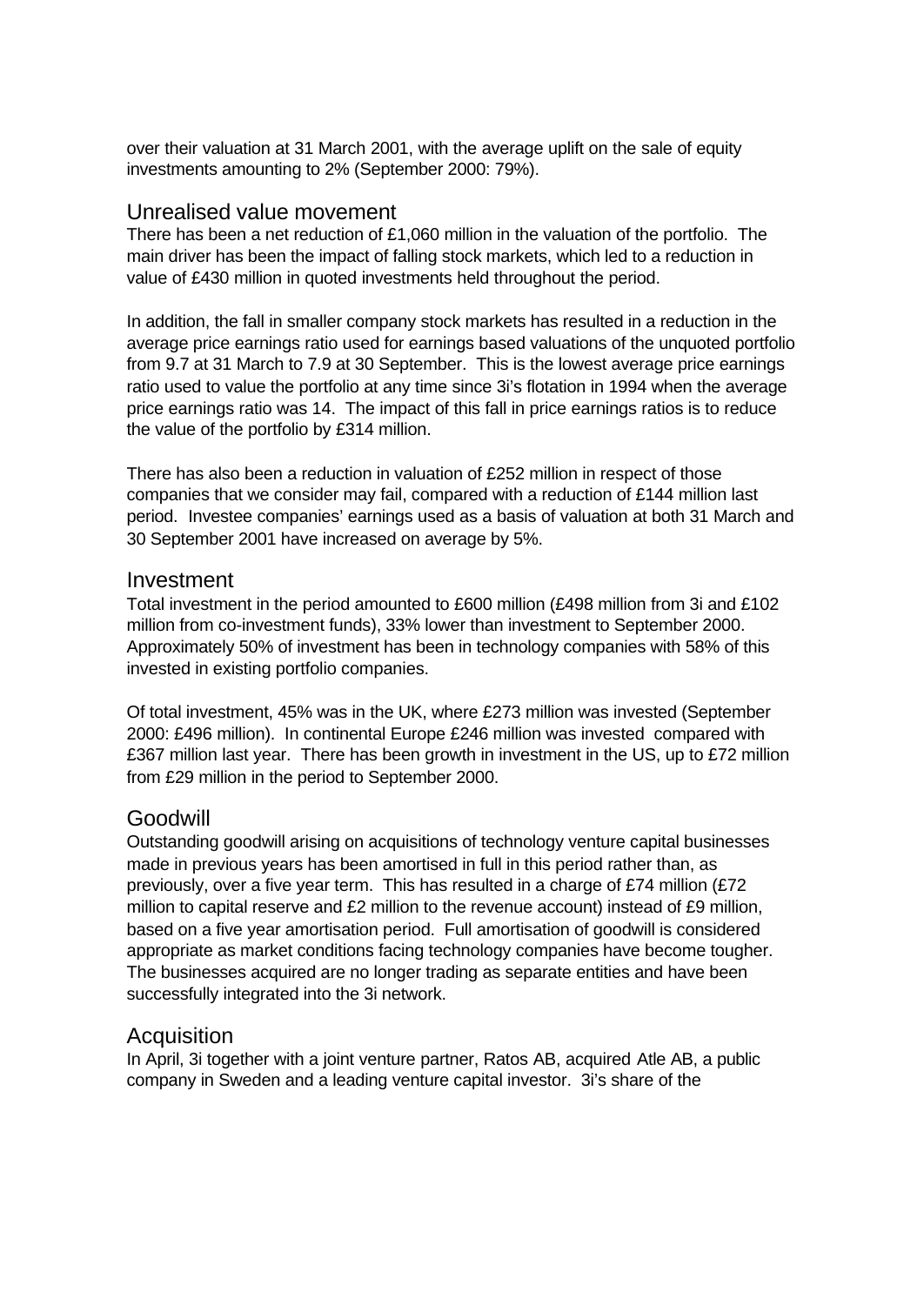consideration was £330 million. Since then most of the investments held by Atle have been transferred to either 3i or Ratos. Those transferred to 3i are included in the share and loan portfolio and the remaining investments are included as our share of joint venture assets. These assets have been valued in accordance with the 3i valuation policy.

#### Balance sheet and cash flow

Since 31 March 2001, the valuation of the Group's investment portfolio has fallen by £761 million to £5,044 million. This is primarily due to the high level of disposals of quoted investments and the fall in value of the remaining portfolio. As a result quoted investments now represent 10% of the total portfolio.

There has been a net cash outflow of £220 million in the period. This largely results from the acquisition of Atle for a purchase consideration of £330 million. Investment in the period, excluding co-investment funds, amounted to £498 million while the return flow from the sale and realisation of investments amounted to £613 million.

The fall in value of the portfolio and the increase in net borrowings has resulted in an increase in gearing from 22% at 31 March 2001 to 34%. Of the net borrowings of £1,316 million, £600 million has a maturity in excess of 20 years.

#### **Summary**

The results for the six months to September represent an outperformance of the FTSE SmallCap and the FTSE techMARK 100 indices. The negative total return results largely from the fall in smaller company and technology stock markets and, to a lesser extent, from an increase in provisions. The majority of the portfolio continues to perform satisfactorily.

The Group continues to strengthen the working of its international network. The balance sheet is strong which enables 3i to take advantage of good investment opportunities in the markets in which it operates.

Brian Larcombe Chief Executive 29 October 2001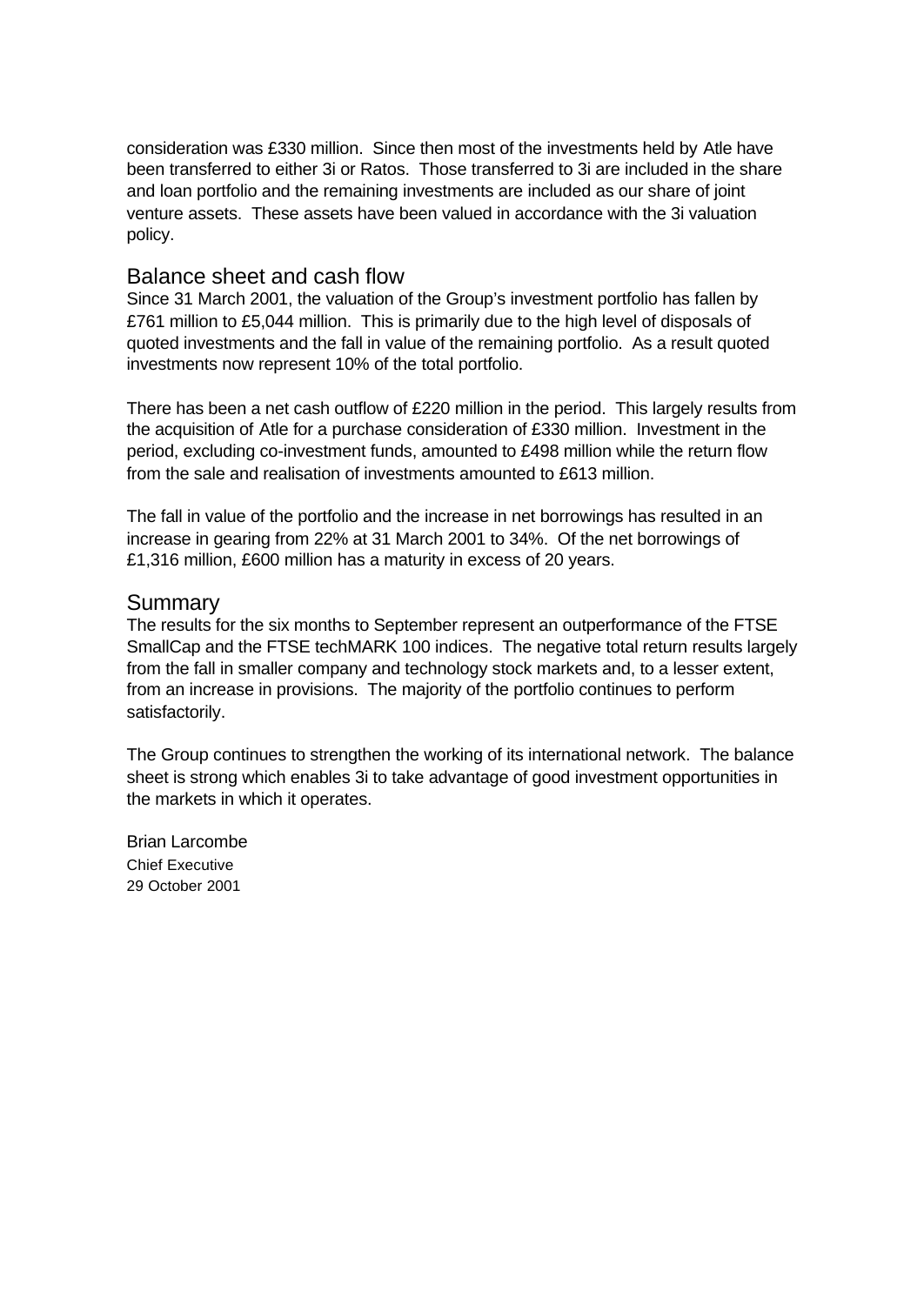## **Consolidated statement of total return for the six months to 30 September 2001**

| (unaudited)<br>(unaudited)<br>Revenue<br>Capital<br>Total<br>Revenue<br>Capital<br>Total<br>Revenue<br>Capital<br>£m<br>£m<br>£m<br>£m<br>£m<br>£m<br>£m<br>£m | (audited)<br>Total<br>£m |
|----------------------------------------------------------------------------------------------------------------------------------------------------------------|--------------------------|
|                                                                                                                                                                |                          |
|                                                                                                                                                                |                          |
| <b>Capital profits</b>                                                                                                                                         |                          |
| Net realised (losses)/                                                                                                                                         |                          |
| profits over opening                                                                                                                                           |                          |
| (5)<br>(5)<br>302<br>302<br>453<br>valuation                                                                                                                   | 453                      |
| Net unrealised value                                                                                                                                           |                          |
| (1,060)<br>(1,060)<br>712<br>712<br>(676)<br>movement in the period                                                                                            | (676)                    |
| (1,065)<br>1,014<br>(1,065)<br>1,014<br>(223)                                                                                                                  | (223)                    |
| <b>Total operating income</b>                                                                                                                                  |                          |
| 204<br>182<br>182<br>before interest payable<br>204<br>358                                                                                                     | 358                      |
| Interest payable<br>(59)<br>(3)<br>(62)<br>(59)<br>(1)<br>(60)<br>(117)<br>(4)                                                                                 | (121)                    |
| 145<br>(1,068)<br>(923)<br>123<br>1,013<br>241<br>1,136<br>(227)                                                                                               | 14                       |
| (63)<br>(23)<br>(86)<br>(52)<br>(26)<br>(78)<br>(121)<br>(49)<br><b>Administrative expenses</b>                                                                | (170)                    |
| (8)<br><b>Amortisation of goodwill</b><br>(2)<br>(72)<br>(8)<br>(18)<br>(74)                                                                                   | (18)                     |
| Cost of changes to                                                                                                                                             |                          |
| (9)<br>(9)<br>(18)<br>organisational structure                                                                                                                 |                          |
| Return before tax and                                                                                                                                          |                          |
| currency translation                                                                                                                                           |                          |
| (1, 172)<br>(1, 101)<br>adjustment<br>71<br>71<br>979<br>1,050<br>120<br>(294)                                                                                 | (174)                    |
| (2)<br>(2)<br>8<br>(9)<br>(11)<br>(4)<br>19<br>Tax<br>6                                                                                                        | 15                       |
| <b>Return for the period</b>                                                                                                                                   |                          |
| before currency                                                                                                                                                |                          |
| 69<br>(1, 164)<br>(1,095)<br>69<br>970<br>1,039<br>116<br>(275)<br>translation adjustment                                                                      | (159)                    |
| <b>Currency translation</b>                                                                                                                                    |                          |
| (2)<br>(2)<br>(7)<br>8<br>1<br>17<br>adjustment                                                                                                                | 17                       |
| (1, 166)<br>62<br><b>Total return</b><br>69<br>(1,097)<br>978<br>1,040<br>116<br>(258)                                                                         | (142)                    |
| Total return per share                                                                                                                                         |                          |
| <b>Basic (pence)</b><br>(191.8)p<br>$(180.4)$ p<br>10.2p<br>161.7p<br>171.9p<br>19.1p<br>(42.5)p<br>11.4p                                                      | (23.4)p                  |
| (191.3)p<br>(179.9)p<br>10.1 <sub>p</sub><br>159.5p<br>(42.0)p<br>Diluted (pence)<br>11.4p<br>169.6p<br>18.9p                                                  | (23.1)p                  |
| 6months to<br>6 months to                                                                                                                                      | 12 months to             |
| 30 September<br>30 September<br>2001<br>2000                                                                                                                   | 31 March<br>2001         |
| Movement in shareholders' funds<br>(unaudited)<br>(unaudited)                                                                                                  | (audited)                |
| for the six months to 30 September 2001<br>£m<br>£m                                                                                                            | £m                       |
| 4,973<br><b>Opening balance</b><br>5,174                                                                                                                       | 5,174                    |
| Revenue return<br>69<br>62                                                                                                                                     | 116                      |
| (1, 166)<br>978<br>Capital return                                                                                                                              | (258)                    |
| <b>Total return</b><br>(1,097)<br>1,040                                                                                                                        | (142)                    |
| <b>Dividends</b><br>(29)<br>(29)                                                                                                                               | (78)                     |
| 7<br>Proceeds of issues of shares<br>12                                                                                                                        | 19                       |
| Movement in the period<br>(1, 119)<br>1,023                                                                                                                    | (201)                    |
| <b>Closing balance</b><br>3,854<br>6,197                                                                                                                       | 4,973                    |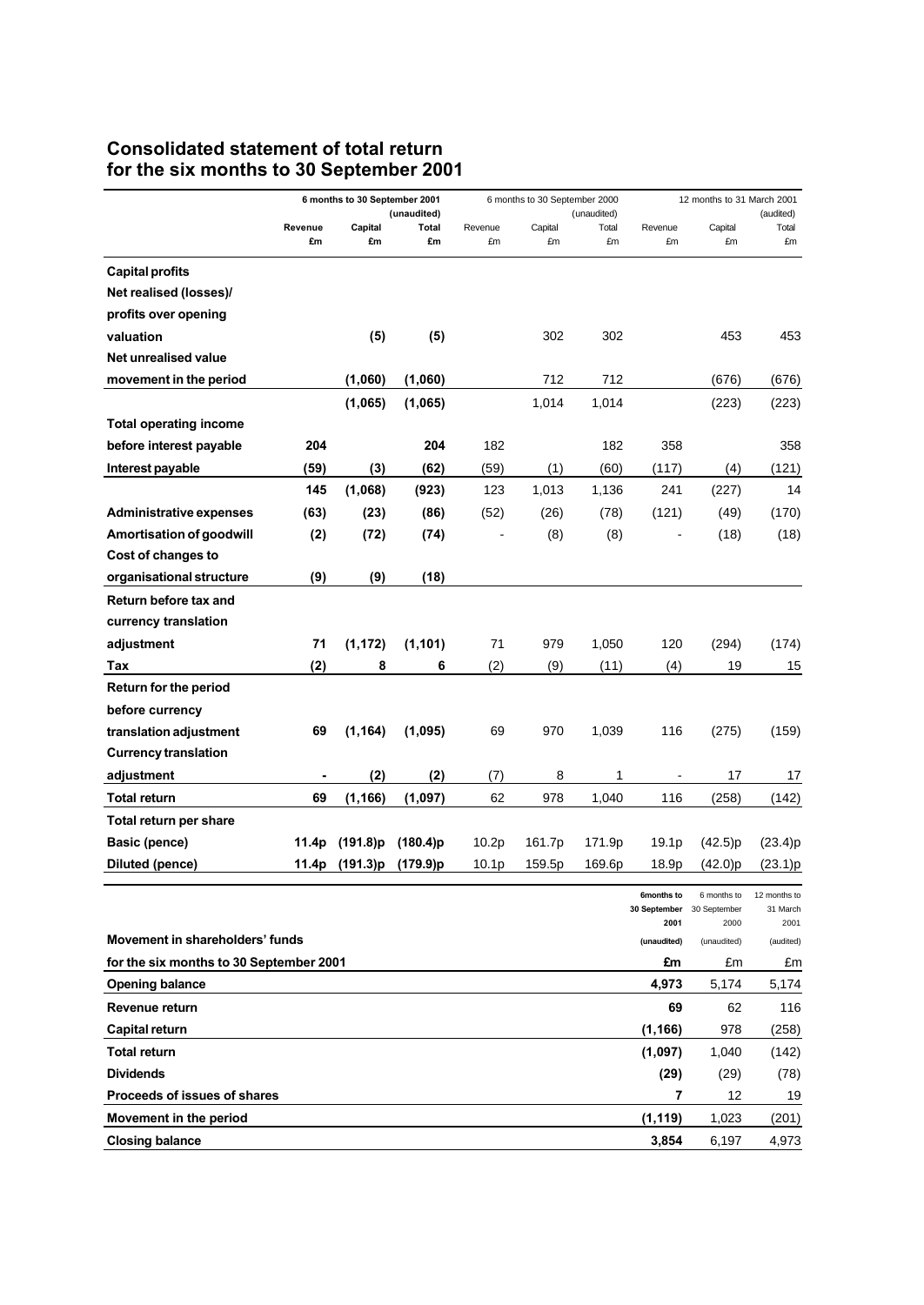## **Consolidated revenue statement for the six months to 30 September 2001**

|                                                              | 6 months to<br>30 September<br>2001 | 6 months to<br>30 September<br>2000 | 12 months to<br>31 March<br>2001 |
|--------------------------------------------------------------|-------------------------------------|-------------------------------------|----------------------------------|
|                                                              | (unaudited)<br>£m                   | (unaudited)<br>£m                   | (audited)<br>£m                  |
| Interest receivable on loan investments                      | 60                                  | 51                                  | 99                               |
| <b>Fixed rate dividends</b>                                  | 9                                   | 12                                  | 21                               |
| Other interest receivable and similar income                 | 26                                  | 20                                  | 43                               |
| Interest payable                                             | (59)                                | (59)                                | (117)                            |
| Net interest income                                          | 36                                  | 24                                  | 46                               |
| Dividend income from equity shares                           | 68                                  | 64                                  | 123                              |
| Share of net profits/(losses) of joint ventures              | 8                                   | (1)                                 | (2)                              |
| Fees receivable                                              | 32                                  | 35                                  | 72                               |
| Other operating income                                       | 1                                   | 1                                   | $\overline{c}$                   |
| <b>Total operating income</b>                                | 145                                 | 123                                 | 241                              |
| Administrative expenses and depreciation                     | (63)                                | (52)                                | (121)                            |
| Amortisation of goodwill                                     | (2)                                 |                                     |                                  |
| Cost of changes to organisational structure                  | (9)                                 |                                     |                                  |
| Profit on ordinary activities before tax                     | 71                                  | 71                                  | 120                              |
| Tax on profit on ordinary activities                         | (2)                                 | (2)                                 | (4)                              |
| Profit for the period                                        | 69                                  | 69                                  | 116                              |
| <b>Dividends</b>                                             |                                     |                                     |                                  |
| Interim (4.9p per share proposed, 2001: 4.9p per share paid) | (29)                                | (29)                                | (29)                             |
| Final (2001: 8.1p per share paid)                            |                                     |                                     | (49)                             |
| Profit retained for the period                               | 40                                  | 40                                  | 38                               |
|                                                              |                                     |                                     |                                  |
| <b>Earnings per share</b>                                    |                                     |                                     |                                  |
| Basic (pence)                                                | 11.4p                               | 11.5p                               | 19.2p                            |
| <b>Diluted (pence)</b>                                       | 11.4p                               | 11.3p                               | 18.9p                            |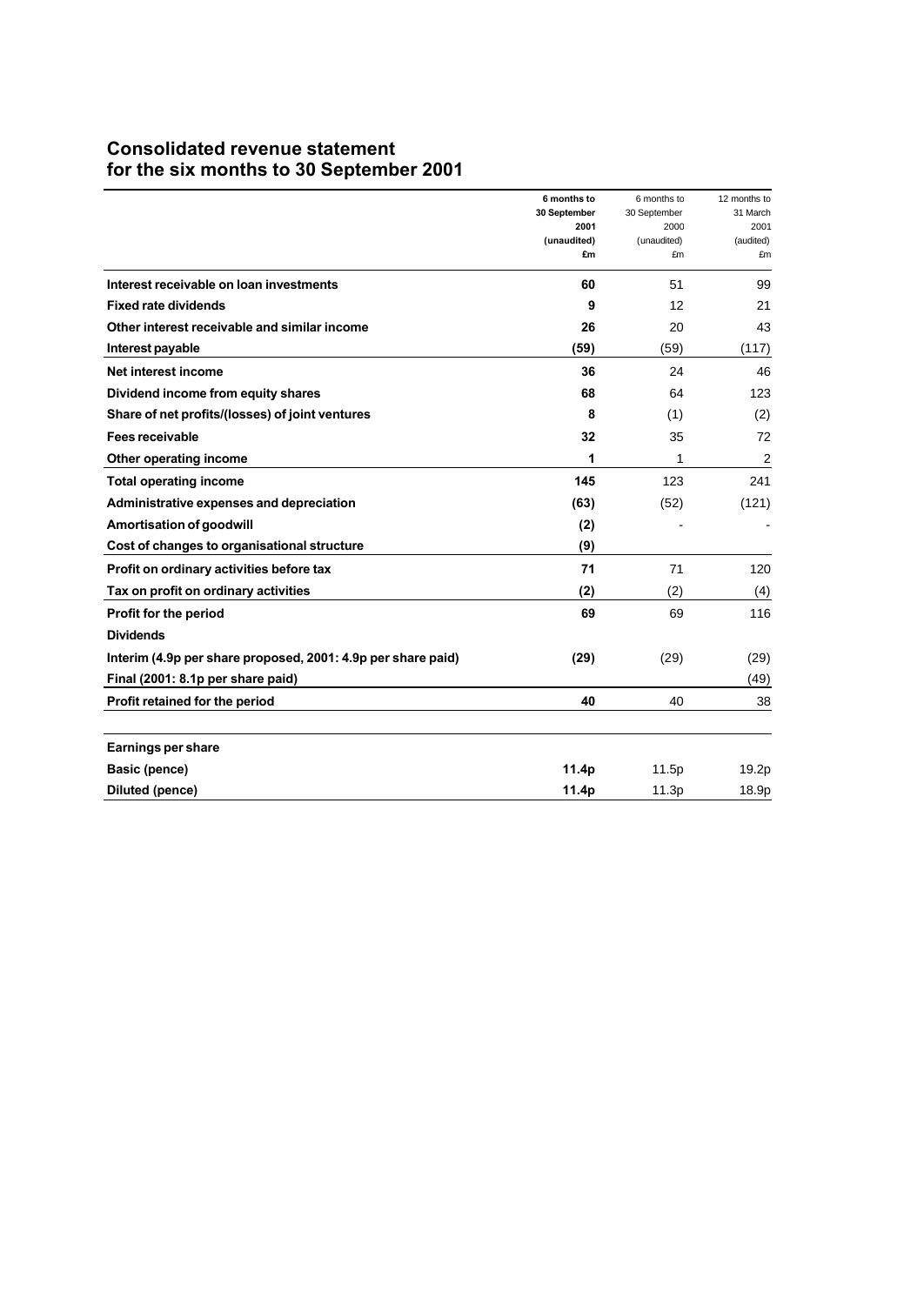## **Consolidated balance sheet as at 30 September 2001**

|                                            |       | 30 September |       | 30 September |       | 31 March  |
|--------------------------------------------|-------|--------------|-------|--------------|-------|-----------|
|                                            | 2001  |              | 2000  |              |       | 2001      |
|                                            |       | (unaudited)  |       | (unaudited)  |       | (audited) |
| <b>Assets</b>                              | £m    | £m           | £m    | £m           | £m    | £m        |
| Treasury bills and other eligible bills    |       | 1            |       |              |       | 1         |
| Loans and advances to banks                |       | 673          |       | 515          |       | 890       |
| Debt securities held for treasury purposes |       | 216          |       | 237          |       | 201       |
| Debt securities and other fixed income     |       |              |       |              |       |           |
| securities held as financial fixed asset   |       |              |       |              |       |           |
| <b>investments</b>                         |       |              |       |              |       |           |
| <b>Loan investments</b>                    | 1,477 |              | 1,363 |              | 1,522 |           |
| <b>Fixed income shares</b>                 | 390   |              | 504   |              | 434   |           |
| <b>Equity shares</b>                       |       |              |       |              |       |           |
| <b>Listed</b>                              | 406   |              | 1,869 |              | 971   |           |
| <b>Unlisted</b>                            | 2,771 |              | 3,355 |              | 3,030 |           |
|                                            |       | 5,044        |       | 7,091        |       | 5,957     |
| Interests in joint ventures                |       |              |       |              |       |           |
| Share of gross assets                      | 267   |              | 55    |              | 46    |           |
| Share of gross liabilities                 | (152) |              |       |              |       |           |
|                                            |       | 115          |       | 55           |       | 46        |
| <b>Goodwill</b>                            |       |              |       | 72           |       | 74        |
| <b>Tangible fixed assets</b>               |       | 60           |       | 54           |       | 60        |
| Other assets                               |       | 220          |       | 253          |       | 210       |
| <b>Total assets</b>                        |       | 6,329        |       | 8,277        |       | 7,439     |
|                                            |       |              |       |              |       |           |
| <b>Liabilities</b>                         |       |              |       |              |       |           |
| Deposits by banks                          |       | 632          |       | 140          |       | 617       |
| Debt securities in issue                   |       | 1,487        |       | 1,606        |       | 1,503     |
| <b>Other liabilities</b>                   |       | 269          |       | 285          |       | 276       |
| <b>Subordinated liabilities</b>            |       | 87           |       | 49           |       | 70        |
|                                            |       | 2,475        |       | 2,080        |       | 2,466     |
| Called up share capital                    |       | 304          |       | 303          |       | 304       |
| Share premium and redemption reserve       |       | 341          |       | 328          |       | 334       |
| <b>Capital reserve</b>                     |       | 2,917        |       | 5,319        |       | 4,083     |
| Revenue reserve                            |       | 292          |       | 247          |       | 252       |
| Shareholders' funds                        |       | 3,854        |       | 6,197        |       | 4,973     |
| <b>Total liabilities</b>                   |       | 6,329        |       | 8,277        |       | 7,439     |
|                                            |       |              |       |              |       |           |
| Net asset value per share                  |       |              |       |              |       |           |
| <b>Basic (pence)</b>                       |       | 633p         |       | 1022p        |       | 819p      |
| <b>Diluted (pence)</b>                     |       | 631p         |       | 1011p        |       | 815p      |
|                                            |       |              |       |              |       |           |

**Approved by the Board 29 October 2001**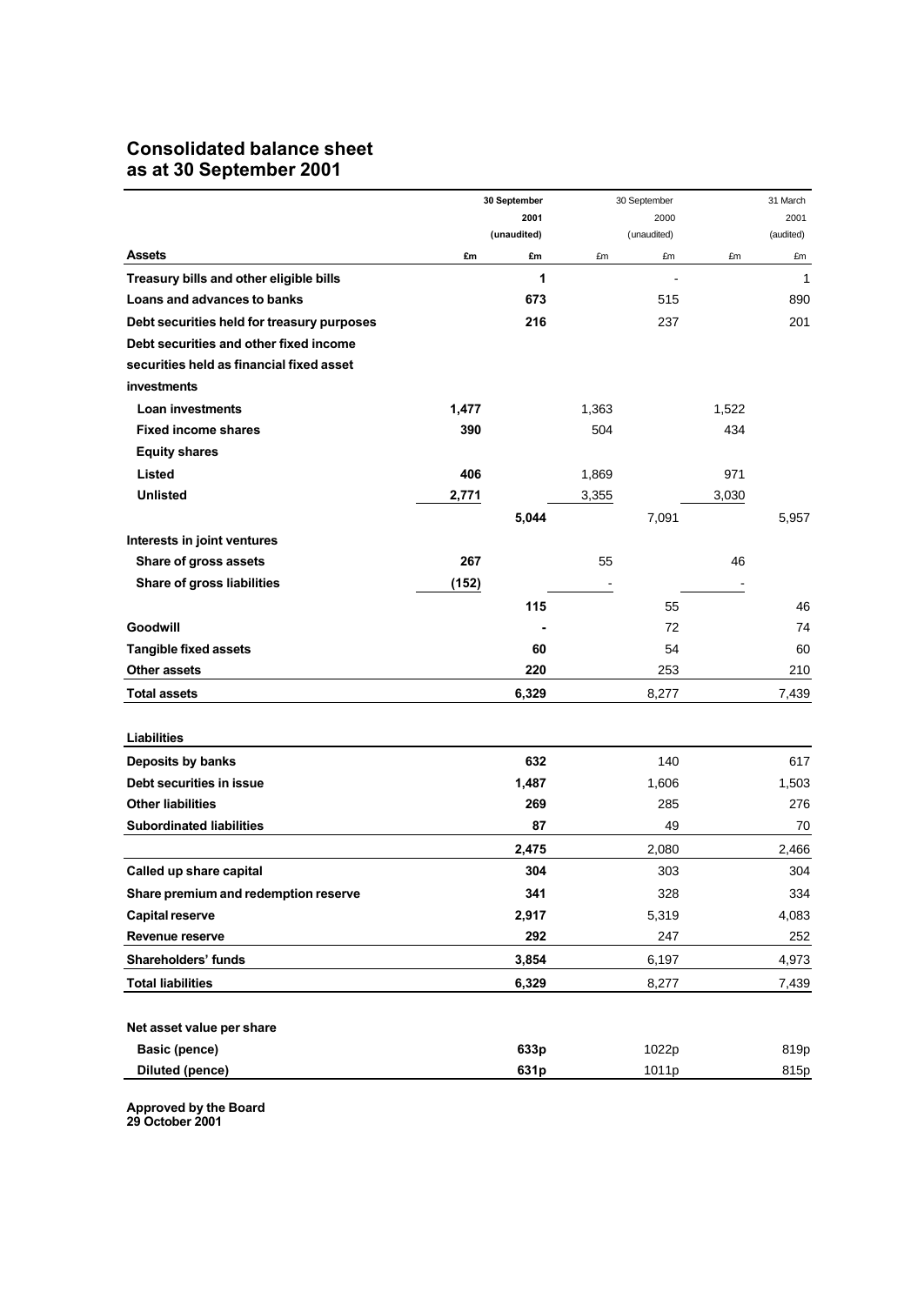## **Consolidated cash flow statement for the six months to 30 September 2001**

|                                                                   | 6 months to         | 6 months to         | 12 months to      |
|-------------------------------------------------------------------|---------------------|---------------------|-------------------|
|                                                                   | 30 September        | 30 September        | 31 March          |
|                                                                   | 2001<br>(unaudited) | 2000<br>(unaudited) | 2001<br>(audited) |
|                                                                   | £m                  | £m                  | £m                |
| <b>Operating activities</b>                                       |                     |                     |                   |
| Interest received and similar income arising from debt securities |                     |                     |                   |
| and other fixed income securities held as financial fixed asset   |                     |                     |                   |
| investments                                                       | 59                  | 56                  | 103               |
| Other interest received and similar income                        | 26                  | 19                  | 43                |
| Interest paid on borrowings                                       | (56)                | (57)                | (115)             |
| Dividends received from equity shares                             | 68                  | 63                  | 121               |
| Fees and other net cash receipts                                  | 34                  | 34                  | 75                |
| Operating and administrative costs paid                           | (75)                | (55)                | (94)              |
| Net cash inflow from operating activities                         | 56                  | 60                  | 133               |
| <b>Taxation (paid)/received</b>                                   | (2)                 | (2)                 | 12                |
| Capital expenditure and financial investment                      |                     |                     |                   |
| Investment in equity shares, fixed income shares and loans        | (493)               | (715)               | (1, 541)          |
| Investment in equity shares acquired from joint venture           | (174)               |                     |                   |
| Sale, repayment or redemption of equity shares, fixed income      |                     |                     |                   |
| shares and loan investments                                       | 617                 | 834                 | 1,586             |
| Investment administrative expenses                                | (23)                | (26)                | (49)              |
| Investment interest paid                                          | (3)                 | (1)                 | (4)               |
| Investment in joint ventures                                      | (330)               | (1)                 | (4)               |
| Divestment or repayment of interests in joint ventures            | 223                 | 22                  | 27                |
| <b>Disposal of investment properties</b>                          |                     | 2                   | 2                 |
| Purchase of tangible fixed assets                                 | (4)                 | (4)                 | (11)              |
| Sale of tangible fixed assets                                     |                     | 1                   | 2                 |
| Net cash (outflow)/inflow from capital expenditure and financial  |                     |                     |                   |
| investment                                                        | (187)               | 112                 | 8                 |
| <b>Acquisitions</b>                                               |                     |                     |                   |
| Acquisition of subsidiary undertakings                            | (46)                | (4)                 | (11)              |
| <b>Equity dividends paid</b>                                      | (48)                | (45)                | (74)              |
| <b>Management of liquid resources</b>                             | 183                 | (81)                | (378)             |
| Net cash (outflow)/inflow before financing                        | (44)                | 40                  | (310)             |
| <b>Financing</b>                                                  |                     |                     |                   |
| Debt due within one year                                          | (223)               | (19)                | (20)              |
| Debt due after more than one year                                 | 241                 | (31)                | 352               |
| <b>Issues of shares</b>                                           | 7                   | 12                  | 18                |
| Net cash inflow/(outflow) from financing                          | 25                  | (38)                | 350               |
| (Decrease)/increase in cash                                       | (19)                | $\boldsymbol{2}$    | 40                |
|                                                                   |                     |                     |                   |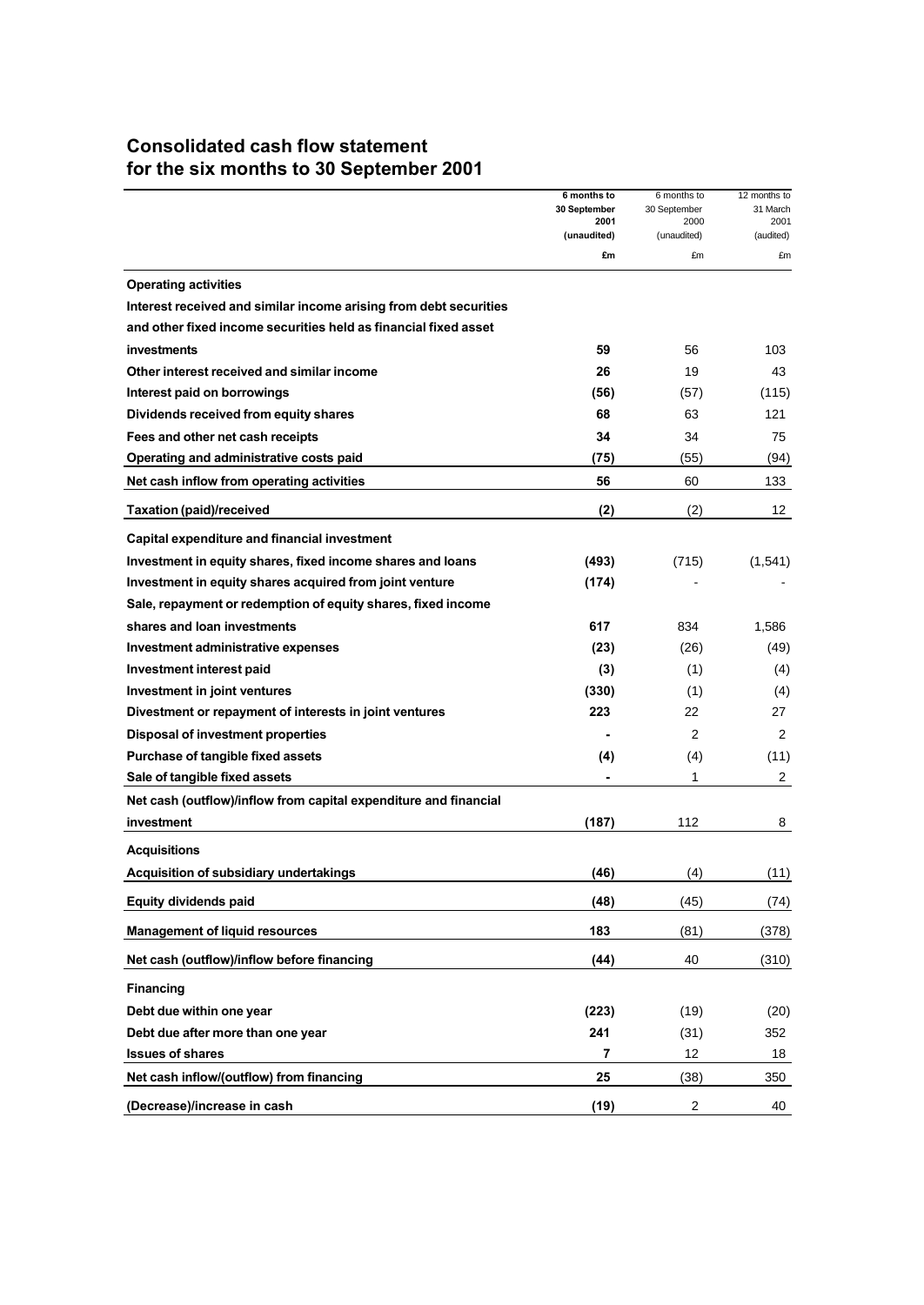### **Notes to the financial statements for the six months to 30 September 2001**

#### **1 Reconciliation of revenue profit before tax to net cash inflow from operating activities**

|                                                                    | 6 months to  | 6 months to  | 12 months to |
|--------------------------------------------------------------------|--------------|--------------|--------------|
|                                                                    | 30 September | 30 September | 31 March     |
|                                                                    | 2001         | 2000         | 2001         |
|                                                                    | (unaudited)  | (unaudited)  | (audited)    |
|                                                                    | £m           | £m           | £m           |
| Revenue profit before tax                                          | 71           | 71           | 120          |
| Depreciation of equipment and vehicles                             | 4            | 3            | 8            |
| Amortisation of goodwill                                           | $\mathbf{2}$ |              |              |
| Increase in other assets associated with operating activities      | (3)          | (15)         | (2)          |
| Tax on investment income included within income from overseas      |              |              |              |
| companies                                                          |              | (1)          | (2)          |
| Increase in prepayments and accrued income associated with         |              |              |              |
| operating activities                                               | (19)         | (19)         | (7)          |
| Increase in accruals and deferred income associated with operating |              |              |              |
| activities                                                         | 9            | 20           | 14           |
| Reversal of (profits)/losses of joint ventures less distributions  |              |              |              |
| received                                                           | (8)          |              | 2            |
| Loss on sale of tangible fixed assets                              |              |              |              |
| Net cash inflow from operating activities                          | 56           | 60           | 133          |

#### **2 Reconciliation of cash flows to movements in net debt**

|                                                           | 6 months to  | 6 months to  | 12 months to |
|-----------------------------------------------------------|--------------|--------------|--------------|
|                                                           | 30 September | 30 September | 31 March     |
|                                                           | 2001         | 2000         | 2001         |
|                                                           | (unaudited)  | (unaudited)  | (audited)    |
|                                                           | £m           | £m           | £m           |
| (Decrease)/increase in cash in the period                 | (19)         | 2            | 40           |
| Cash (inflow)/outflow from management of liquid resources | (183)        | 81           | 378          |
| Cash (inflow)/outflow from debt financing                 | (1)          | 66           | (296)        |
| Cash (inflow) from subordinated liabilities               | (17)         | (16)         | (36)         |
| Change in net debt from cash flows                        | (220)        | 133          | 86           |
| Foreign exchange movements                                | 2            | (9)          | (17)         |
| Movement in net debt in the period                        | (218)        | 124          | 69           |
| Net debt at start of period                               | (1, 101)     | (1, 170)     | (1, 170)     |
| Net debt at end of period                                 | (1,319)      | (1,046)      | (1, 101)     |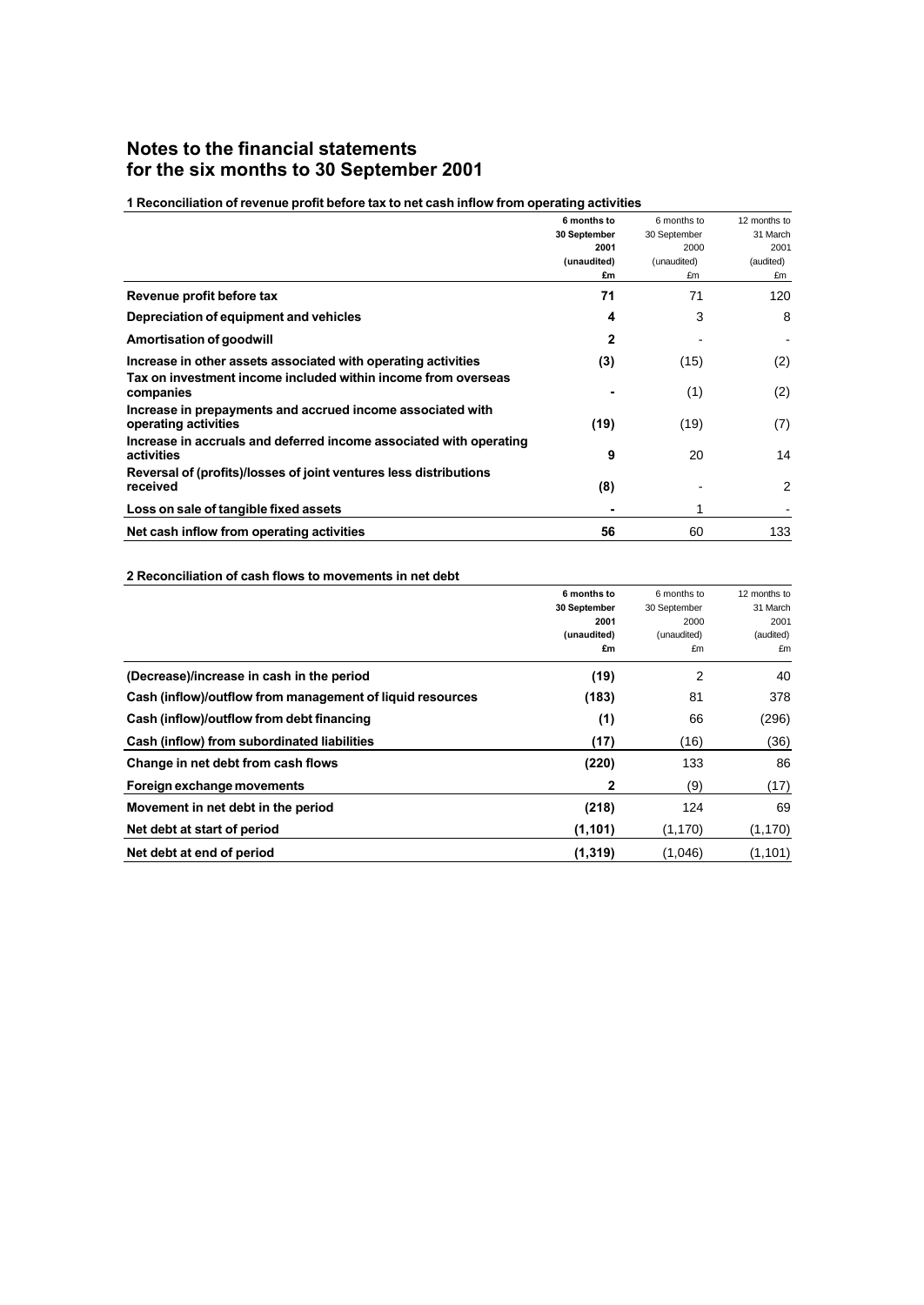#### **3 Analysis of net debt**

|                                                                       | 1 April<br>2001<br>£m | £m    | Exchange<br><b>Cash flow movement</b><br>£m | Other<br>non-cash<br>changes<br>£m | 30 September<br>2001<br>£m |
|-----------------------------------------------------------------------|-----------------------|-------|---------------------------------------------|------------------------------------|----------------------------|
| Cash and deposits repayable on demand                                 | 87                    | (19)  | ۰                                           | ۰                                  | 68                         |
| Treasury bills, other loans, advances and treasury debt<br>securities | 1.005                 | (183) | ۰                                           |                                    | 822                        |
| Deposits and debt securities repayable within one year                | (663)                 | 223   | 4                                           | (13)                               | (449)                      |
| Deposits and debt securities repayable after one year                 | (1, 457)              | (224) | (2)                                         | 13                                 | (1,670)                    |
| <b>Subordinated liabilities</b>                                       | (70)                  | (17)  | ۰                                           |                                    | (87)                       |
| <b>Finance leases</b>                                                 | (3)                   | ۰     | ۰                                           | ۰                                  | (3)                        |
|                                                                       | (1, 101)              | (220) | $\mathbf 2$                                 |                                    | (1, 319)                   |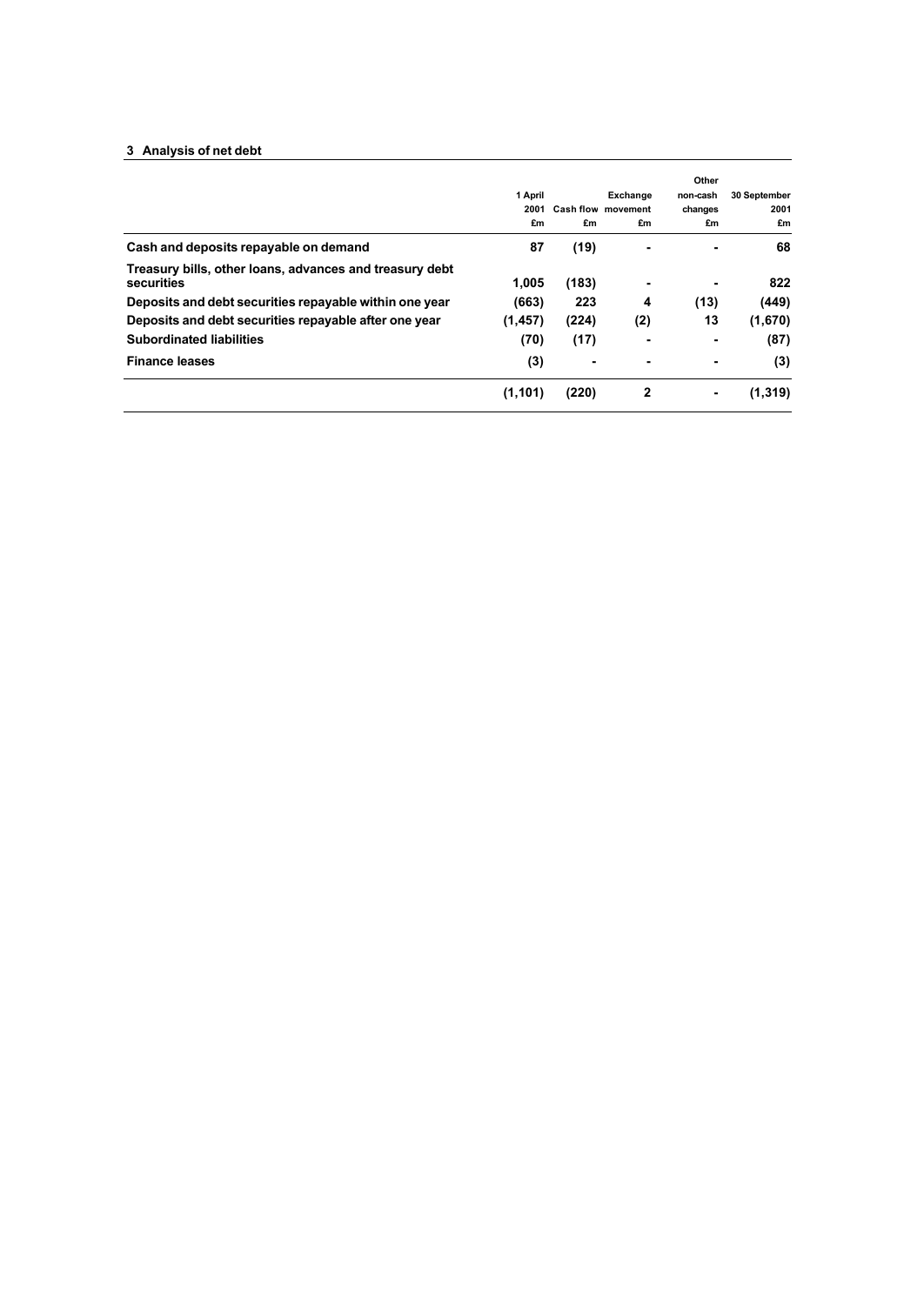### **Basis of preparation and independent review report**

#### **Basis of preparation**

The accounting policies used in the preparation of this Interim report are the same as those used in the statutory accounts for the year to 31 March 2001. The adoption of Financial Reporting Standards, which become effective for the first time during the year to 31 March 2002, will not give rise to any changes to these policies in the Accounts at 31 March 2002. The six month period is treated as a discrete period except in so far as tax in the revenue account is charged on the basis of an estimated annual effective rate.

The figures for the year to 31 March 2001 have been extracted from the accounts filed with the Registrar of Companies on which the auditors issued an unqualified report. This Interim report does not constitute statutory accounts.

#### **Independent review report to 3i Group plc**

**Introduction** We have been instructed by the Company to review the financial information for the six months ended 30 September 2001 which comprises Consolidated statement of total return, Consolidated revenue statement, Consolidated balance sheet, Consolidated cash flow statement and the related notes 1 to 3 and the basis of preparation. We have read the other information contained in the Interim report and considered whether it contains any apparent misstatement or material inconsistencies with the financial information.

**Directors' responsibilities** The Interim report, including the financial information contained therein, is the responsibility of, and has been approved by the Directors. The Directors are responsible for preparing the Interim report in accordance with the Listing Rules of the Financial Services Authority which require that the accounting policies and presentation applied to the interim figures should be consistent with those applied in preparing the preceding annual accounts except where any changes, and the reasons for them, are disclosed.

**Review work performed** We conducted our review in accordance with guidance contained in Bulletin 1999/4 issued by the Auditing Practices Board for use in the United Kingdom. A review consists principally of making enquiries of group management and applying analytical procedures to the financial information and underlying financial data and based thereon, assessing whether the accounting policies and presentation have been consistently applied unless otherwise disclosed. A review excludes audit procedures such as tests of controls and verification of assets, liabilities and transactions. It is substantially less in scope than an audit performed in accordance with United Kingdom Auditing Standards and therefore provides a lower level of assurance than an audit. Accordingly we do not express an audit opinion on the financial information.

**Review conclusion** On the basis of our review we are not aware of any material modifications that should be made to the financial information as presented for the six months ended 30 September 2001.

**Ernst &Young LLP London 29 October 2001**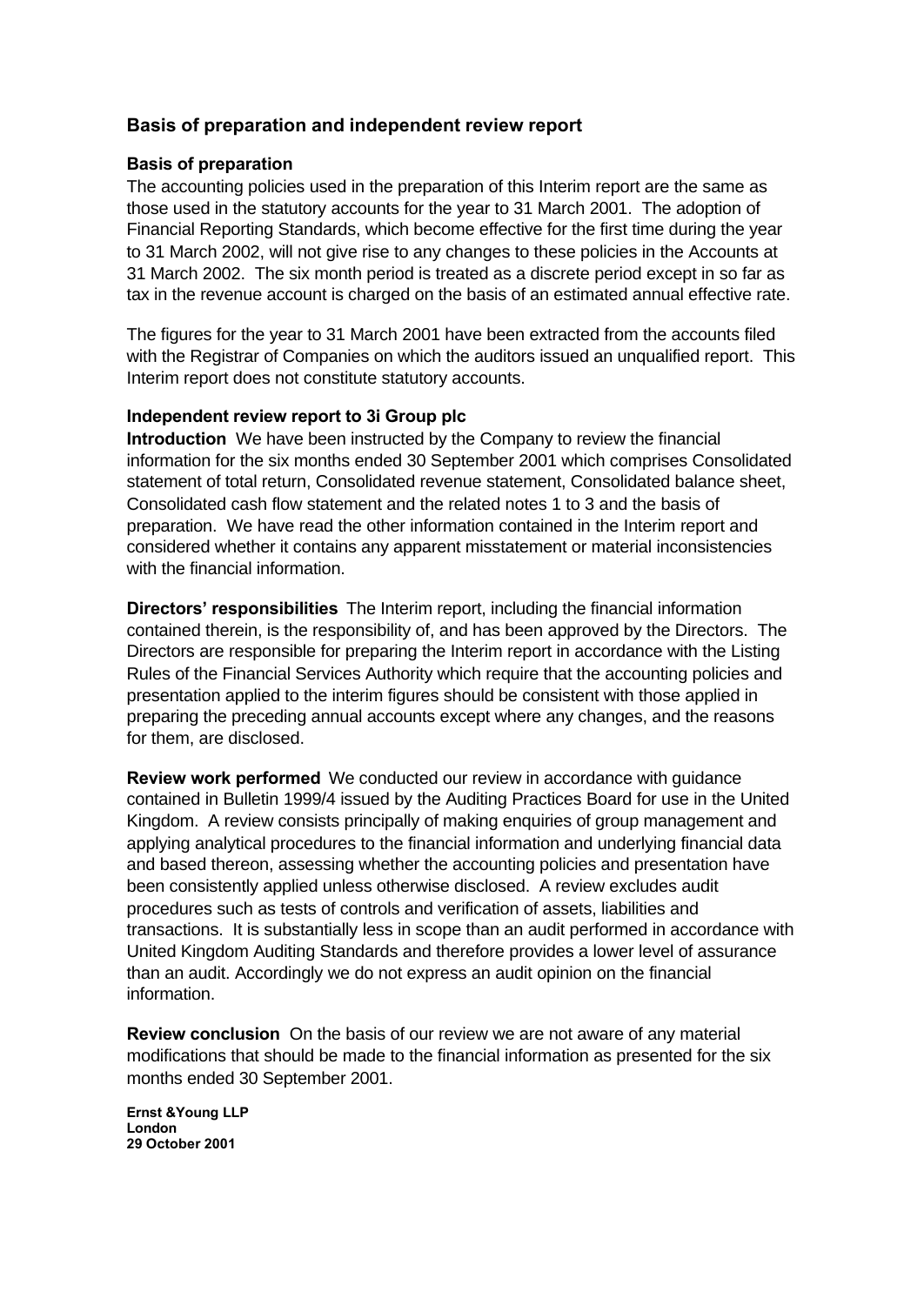## **New investment analysis**

Analysis of the equity, fixed income and loan investments made by 3i Group. The analyses below exclude investments in joint ventures.

| Investment by geography (3i only - excluding co-investment funds) (£m)                                |              |                |                |  |
|-------------------------------------------------------------------------------------------------------|--------------|----------------|----------------|--|
|                                                                                                       | 6 months to  | 6 months to    | 12 months to   |  |
|                                                                                                       | 30 September | 30 September   | 31 March       |  |
|                                                                                                       | 2001         | 2000           | 2001           |  |
| <b>UK</b>                                                                                             | 240          | 409            | 786            |  |
| <b>Continental Europe</b>                                                                             | 179          | 255            | 560            |  |
| Asia Pacific                                                                                          | 7            | 8              | 49             |  |
| US                                                                                                    | 72           | 29             | 134            |  |
| Total                                                                                                 | 498          | 701            | 1,529          |  |
|                                                                                                       |              |                |                |  |
| Investment by geography (including co-investment funds) (£m)                                          |              |                |                |  |
| UK                                                                                                    | 273          | 496            | 1,006          |  |
| <b>Continental Europe</b>                                                                             | 246          | 367            | 770            |  |
| Asia Pacific                                                                                          | 9            | 10             | 62             |  |
| US                                                                                                    | 72           | 29             | 134            |  |
| Total                                                                                                 | 600          | 902            | 1,972          |  |
|                                                                                                       |              |                |                |  |
| Continental European investment (£m)                                                                  |              |                |                |  |
| Austria                                                                                               | 6            | $\overline{c}$ | 19             |  |
| Benelux                                                                                               | 62           | 16             | 63             |  |
| Denmark                                                                                               | 4            |                | $\overline{4}$ |  |
| Finland                                                                                               | 12           | 1              | 3              |  |
| France                                                                                                | 27           | 72             | 117            |  |
| Germany                                                                                               | 76           | 121            | 301            |  |
| Ireland                                                                                               | $\mathbf 2$  | 10             | 17             |  |
| Italy                                                                                                 | 8            | 35             | 64             |  |
| Spain                                                                                                 | 25           | 84             | 131            |  |
| Sweden                                                                                                | 20           | 5              | 9              |  |
| Switzerland                                                                                           | 4            | 21             | 26             |  |
| Other European <sup>1</sup>                                                                           |              |                | 16             |  |
| Total                                                                                                 | 246          | 367            | 770            |  |
| 1 Other European includes investments in countries where 3i did not have an office at the period end. |              |                |                |  |

| Investment by product (£m) |     |     |       |
|----------------------------|-----|-----|-------|
| Start-ups                  | 56  | 140 | 278   |
| Management buy-outs        | 179 | 261 | 617   |
| Management buy-ins         | 7   | 39  | 88    |
| Growth capital             | 313 | 392 | 852   |
| Share purchase             | 14  | 56  | 90    |
| Recoveries                 | 31  | 14  | 47    |
| Total                      | 600 | 902 | 1,972 |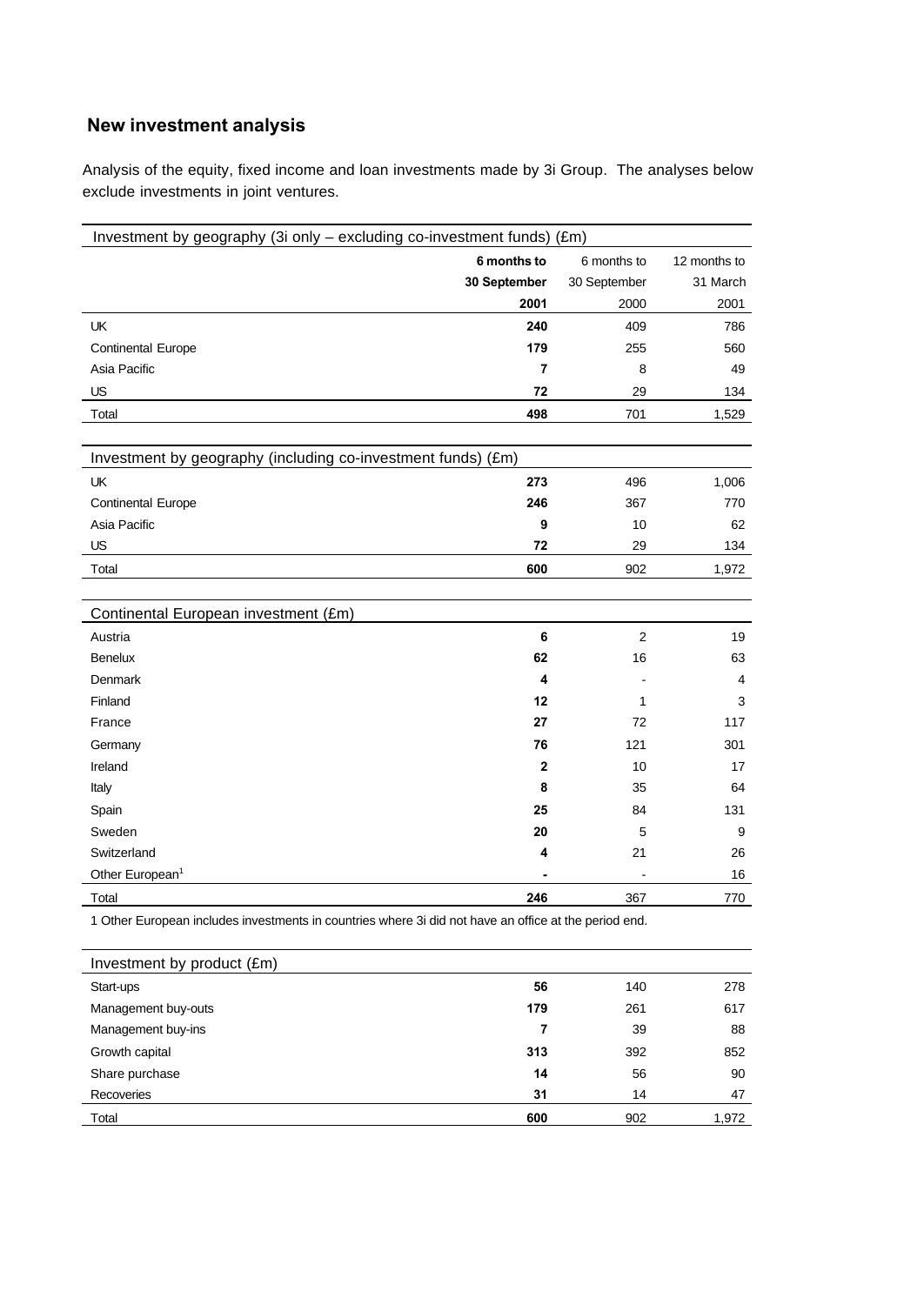| Number of investments by product                  |              |              |              |
|---------------------------------------------------|--------------|--------------|--------------|
|                                                   | 6 months to  | 6 months to  | 12 months to |
|                                                   | 30 September | 30 September | 31 March     |
|                                                   | 2001         | 2000         | 2001         |
| Start-ups                                         | 56           | 120          | 187          |
| Management buy-outs                               | 33           | 36           | 64           |
| Management buy-ins                                | 10           | 9            | 14           |
| Growth capital                                    | 210          | 212          | 369          |
| Share purchase                                    | 11           | 26           | 34           |
| Recoveries                                        | 41           | 37           | 58           |
| Total                                             | 361          | 440          | 726          |
|                                                   |              |              |              |
| Investment by FTSE industrial classification (£m) |              |              |              |
| <b>Resources</b>                                  | 13           | 53           | 67           |
| <b>Industrials</b>                                | 60           | 115          | 256          |
| Consumer goods                                    | 84           | 150          | 371          |
| Services and utilities                            | 254          | 178          | 482          |
| Financials                                        | 11           | 19           | 55           |
| Information technology                            | 178          | 387          | 741          |
| Total                                             | 600          | 902          | 1,972        |
|                                                   |              |              |              |
| Technology investment by sector (£m)              |              |              |              |
| Life sciences and healthcare                      | 62           | 51           | 136          |
| Communications and networking                     | 81           | 79           | 224          |
| Electronics and other technologies                | 36           | 49           | 76           |
| e Business                                        | 28           | 92           | 185          |
| Software and computer services                    | 94           | 288          | 485          |
| Total                                             | 301          | 559          | 1,106        |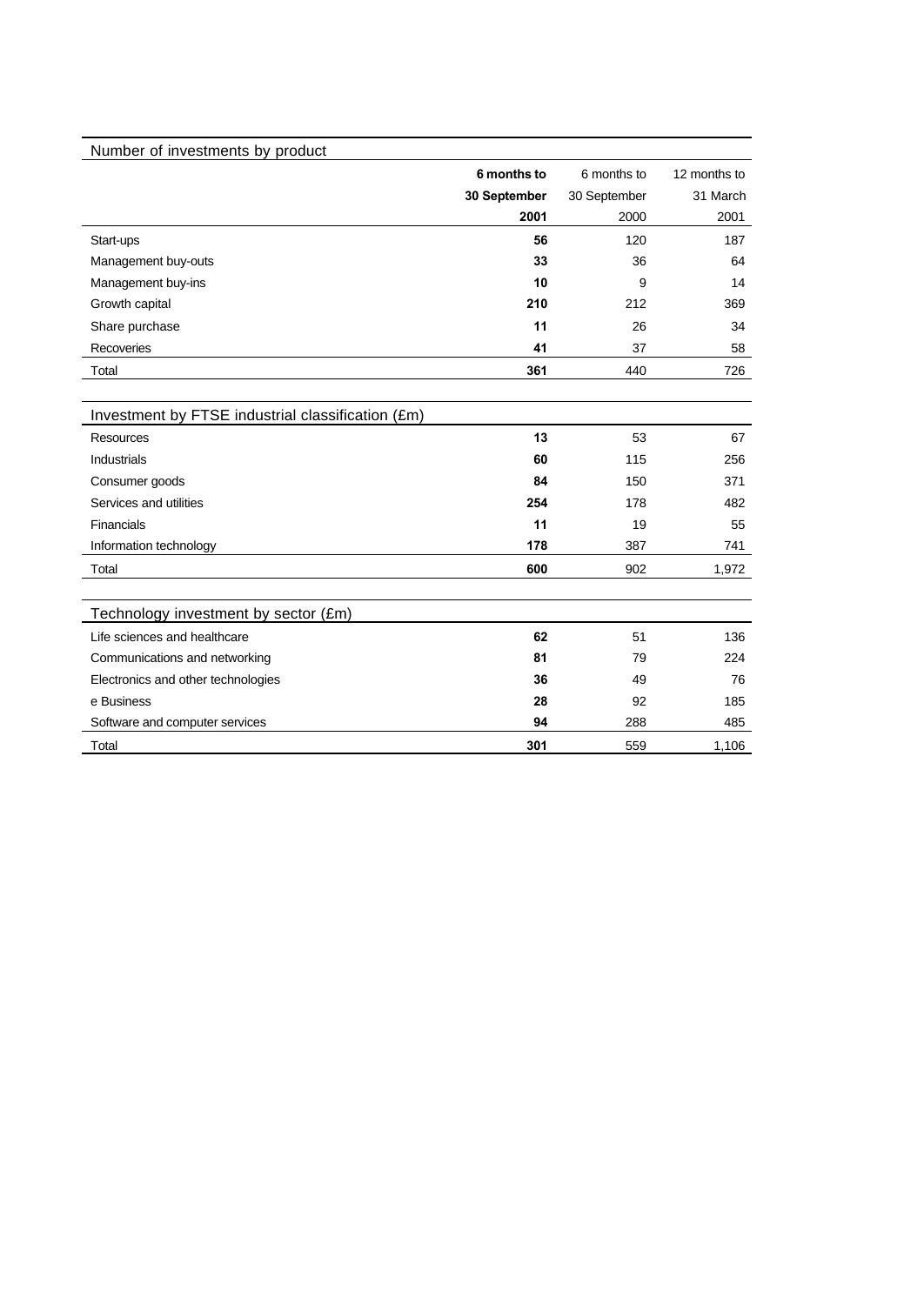## **Portfolio analysis**

The Group's equity, fixed income and loan investments total £5,044 million at 30 September 2001. The analyses below exclude investments in joint ventures.

| Portfolio value by geography (including co-investment funds) (£m)                                     |                 |             |
|-------------------------------------------------------------------------------------------------------|-----------------|-------------|
|                                                                                                       | At 30 September | At 31 March |
|                                                                                                       | 2001            | 2001        |
| UK                                                                                                    | 4,023           | 4,792       |
| <b>Continental Europe</b>                                                                             | 1,914           | 2,039       |
| Asia Pacific                                                                                          | 99              | 98          |
| US                                                                                                    | 261             | 246         |
| Total                                                                                                 | 6,297           | 7,175       |
|                                                                                                       |                 |             |
| Portfolio value by geography (3i only - excluding co-investment funds) (£m)                           |                 |             |
| UK                                                                                                    | 3,382           | 4,121       |
| <b>Continental Europe</b>                                                                             | 1,321           | 1,363       |
| Asia Pacific                                                                                          | 86              | 86          |
| US                                                                                                    | 255             | 235         |
| Total                                                                                                 | 5,044           | 5,805       |
|                                                                                                       |                 |             |
| Continental European portfolio value (£m)                                                             |                 |             |
| Austria                                                                                               | 12              | 18          |
| <b>Benelux</b>                                                                                        | 85              | 92          |
| Denmark                                                                                               | 10              | 10          |
| Finland                                                                                               | 17              | 5           |
| France                                                                                                | 220             | 254         |
| Germany                                                                                               | 400             | 456         |
| Ireland                                                                                               | 22              | 45          |
| Italy                                                                                                 | 119             | 142         |
| Spain                                                                                                 | 192             | 234         |
| Sweden                                                                                                | 190             | 11          |
| Switzerland                                                                                           | 40              | 82          |
| Other European <sup>1</sup>                                                                           | 14              | 14          |
| Total                                                                                                 | 1,321           | 1,363       |
| 1 Other European includes investments in countries where 3i did not have an office at the period end. |                 |             |
| Portfolio value by FTSE industrial classification (£m)                                                |                 |             |
| Resources                                                                                             | 256             | 232         |

| Resources              | 256   | 232   |
|------------------------|-------|-------|
| <b>Industrials</b>     | 920   | 1,081 |
| Consumer goods         | 1,058 | 1,237 |
| Services and utilities | 1,443 | 1,538 |
| Financials             | 236   | 256   |
| Information technology | 1,131 | 1,461 |
| Total                  | 5,044 | 5,805 |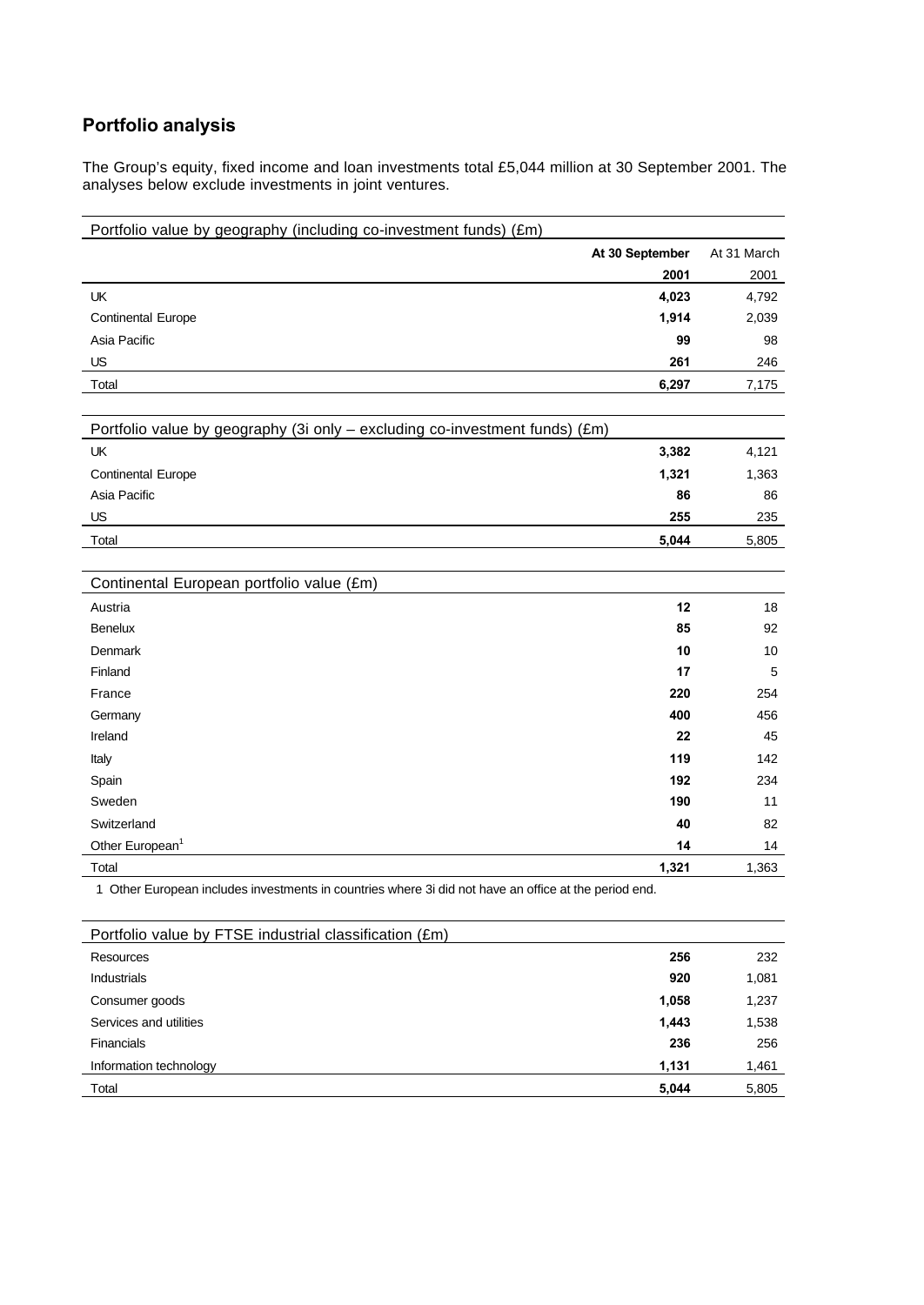| Portfolio value by valuation method (£m)            |                 |             |
|-----------------------------------------------------|-----------------|-------------|
|                                                     | At 30 September | At 31 March |
|                                                     | 2001            | 2001        |
| Imminent sale or IPO                                | 32              | 106         |
| Listed                                              | 406             | 818         |
| Secondary market                                    | 115             | 266         |
| Earnings                                            | 815             | 1,033       |
| Cost                                                | 1,125           | 1,078       |
| Net assets                                          | 165             | 147         |
| Other                                               | 520             | 401         |
| Loan investments and fixed income shares            | 1,866           | 1,956       |
| Total                                               | 5,044           | 5,805       |
|                                                     |                 |             |
| Technology portfolio value by sector (£m)           |                 |             |
| Life sciences and healthcare                        | 451             | 526         |
| Communications and networking                       | 350             | 400         |
| Electronics and other technologies                  | 162             | 203         |
| e Business                                          | 176             | 220         |
| Software and computer services                      | 750             | 980         |
| Total                                               | 1,889           | 2,329       |
|                                                     |                 |             |
| Technology portfolio value by valuation method (£m) |                 |             |
| Imminent sale or IPO                                | 5               | 44          |
| Listed                                              | 238             | 475         |
| Secondary market                                    | 105             | 248         |
| Earnings                                            | 66              | 69          |
| Cost                                                | 874             | 841         |
| Further advance                                     | 209             | 227         |
| Net assets                                          | 2               | 1           |
| Other                                               | 91              | 79          |
| Loan investments and fixed income shares            | 299             | 345         |
| Total                                               | 1.889           | 2.329       |
|                                                     |                 |             |
| Funds under management (£m)                         |                 |             |
| Third party unquoted co-investment funds            | 1,960           | 2,131       |
| Quoted investment companies <sup>1</sup>            | 656             | 870         |
| Total                                               | 2,616           | 3,001       |

<sup>1</sup> Includes the 3i Group Pension Plan.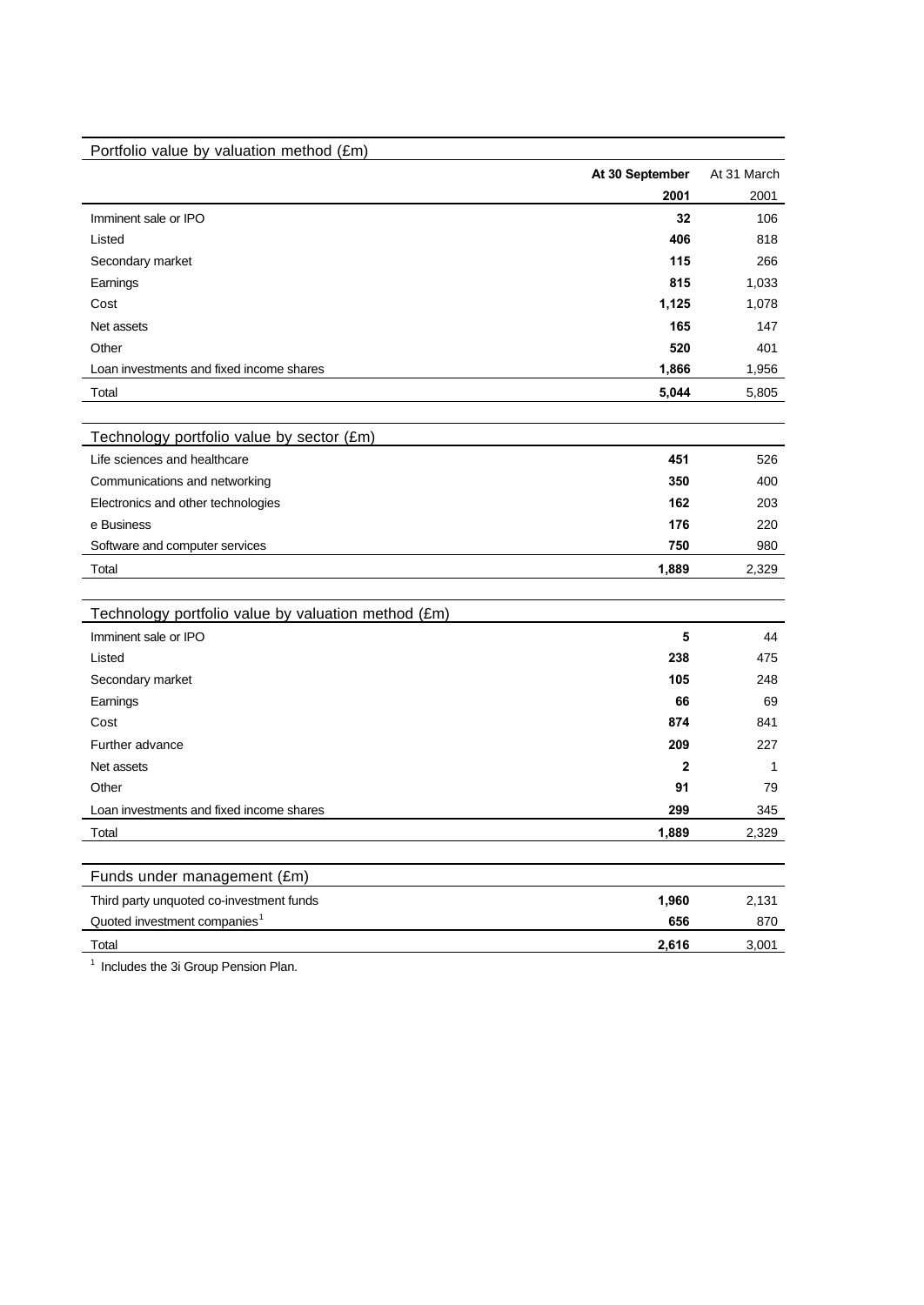### **Ten largest investments**

At 30 September 2001, the Directors' valuation of the ten largest investments was a total of £414 million. These investments cost £339 million.

|                                                                            | Cost<br>£m       | Proportion<br>of equity<br>shares | Directors'<br>valuation<br>£m |
|----------------------------------------------------------------------------|------------------|-----------------------------------|-------------------------------|
| Investment (date first invested) and description of business               | (Note 1)         | held                              | (Note 1)                      |
| Go Fly Ltd (2001) Low cost airline                                         |                  |                                   |                               |
| Equity shares                                                              | 1                | 43.3%                             | 1                             |
| Loans                                                                      | 57               |                                   | 57                            |
|                                                                            | 58               |                                   | 58                            |
| Beltpacker plc (2000) Manufacture/marketing of healthcare/beauty products, |                  |                                   |                               |
| footwear and accessories                                                   |                  |                                   |                               |
| Equity shares                                                              | 12               | 35.6%                             | 12                            |
| Loans                                                                      | 38               |                                   | 38                            |
|                                                                            | 50               |                                   | 50                            |
| Nordisk Renting AB (2001) Renting business in real estate                  |                  |                                   |                               |
| Equity shares                                                              | 58               | 35.0%                             | 47                            |
|                                                                            | 58               |                                   | 47                            |
| Mettis Group Ltd (1999) Manufacture and sale offorgings                    |                  |                                   |                               |
| Equity shares                                                              | 1                | 40.0%                             | 1                             |
| Loans                                                                      | 43               |                                   | 43                            |
|                                                                            | 44               |                                   | 44                            |
| Weston Medical Group plc (Note 2) (1993) Needle-free medical device        |                  |                                   |                               |
| manufacture                                                                |                  |                                   |                               |
| <b>Equity shares</b>                                                       | 1                | 17.8%                             | 43                            |
|                                                                            | 1                |                                   | 43                            |
| General London Construction Holdings Ltd (2001) Regional housebuilder      |                  |                                   |                               |
| Equity shares                                                              | 1                | 41.6%                             | 1                             |
| Loans                                                                      | 41               |                                   | 41                            |
|                                                                            | 42               |                                   | 42                            |
| <b>ERM PIc (2001)</b> Environmental consultancy                            |                  |                                   |                               |
| Equity shares                                                              | 1                | 42.4%                             | 1                             |
| Loans                                                                      | 35               |                                   | 35                            |
|                                                                            | 36               |                                   | 36                            |
| Target Express Holdings Ltd (2000) Freight transport by road               |                  |                                   |                               |
| Equity shares (Note 3)                                                     |                  | 33.8%                             |                               |
| Loans                                                                      | 33               |                                   | 33                            |
|                                                                            | 33               |                                   | 33                            |
| Morse plc (Note 2) (1995) Leading technology integrator                    |                  |                                   |                               |
| Equity shares                                                              | $\boldsymbol{9}$ | 21.5%                             | 32                            |
|                                                                            | 9                |                                   | 32                            |
| Venture Production Company Ltd (1997) Oil and gas production               |                  |                                   |                               |
| Equity shares                                                              | 8                | 23.3%                             | 29                            |
|                                                                            | 8                |                                   | 29                            |

Notes

1 The investment information is in respect of 3i's holding and excludes any co-investment by 3i managed funds.

2 Quoted company (including secondary markets).

3 The cost and Directors' valuation of the equity held of Target Express Holdings Ltd is £106,000.